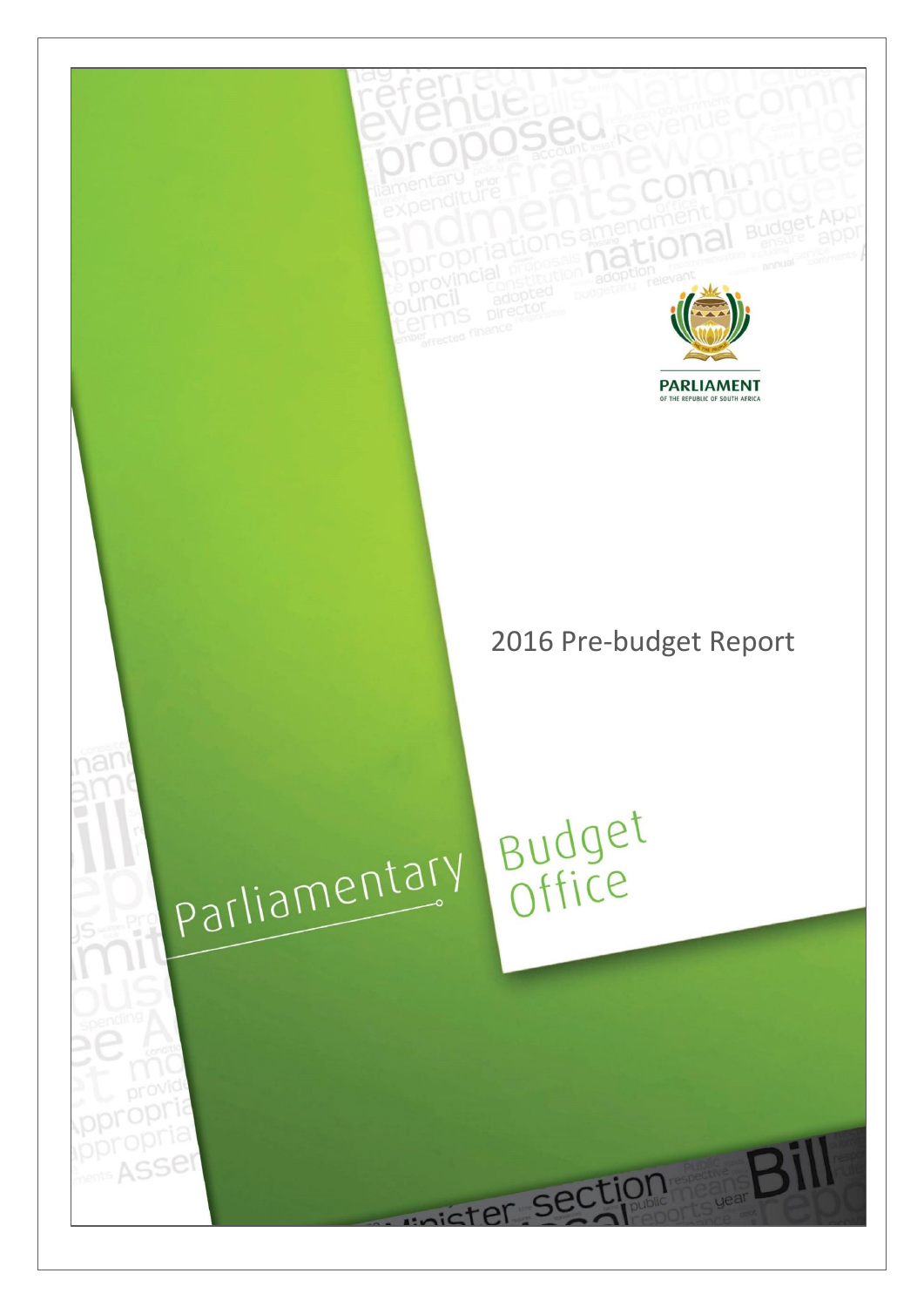The Parliamentary Budget Office (PBO) has been established in terms of the Money Bills Amendment Procedure and Related Matters Act, 2009 (Act no. 9 of 2009). The main objective of the PBO is to provide independent, objective and professional advice and analysis to Parliament on matters related to the budget and other money Bills. The PBO supports the implementation of the Act by undertaking research and analysis for the finance and appropriations committees.

The PBO has been requested to provide an analysis of the 2015 MTBPS for the Standing and Select Committees of Finance and Appropriations.

Director: Prof M Jahed

Contributing authors\* : Rashaad Amra, Dumisani Jantjies, Nelia Orlandi, and Mmapula Sekatane

Ref.no. 21/2/4 (February 2016)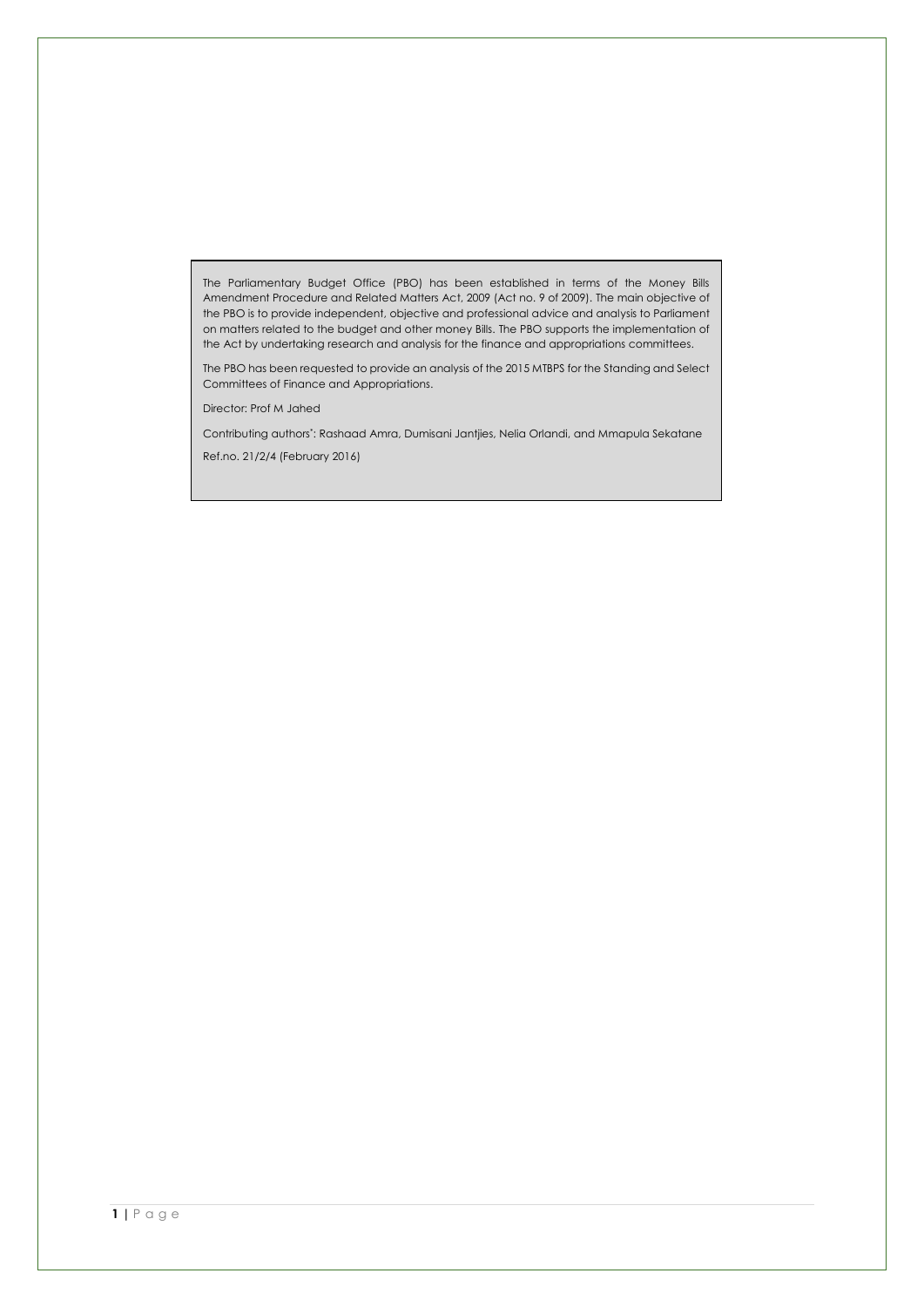# <span id="page-2-0"></span>Contents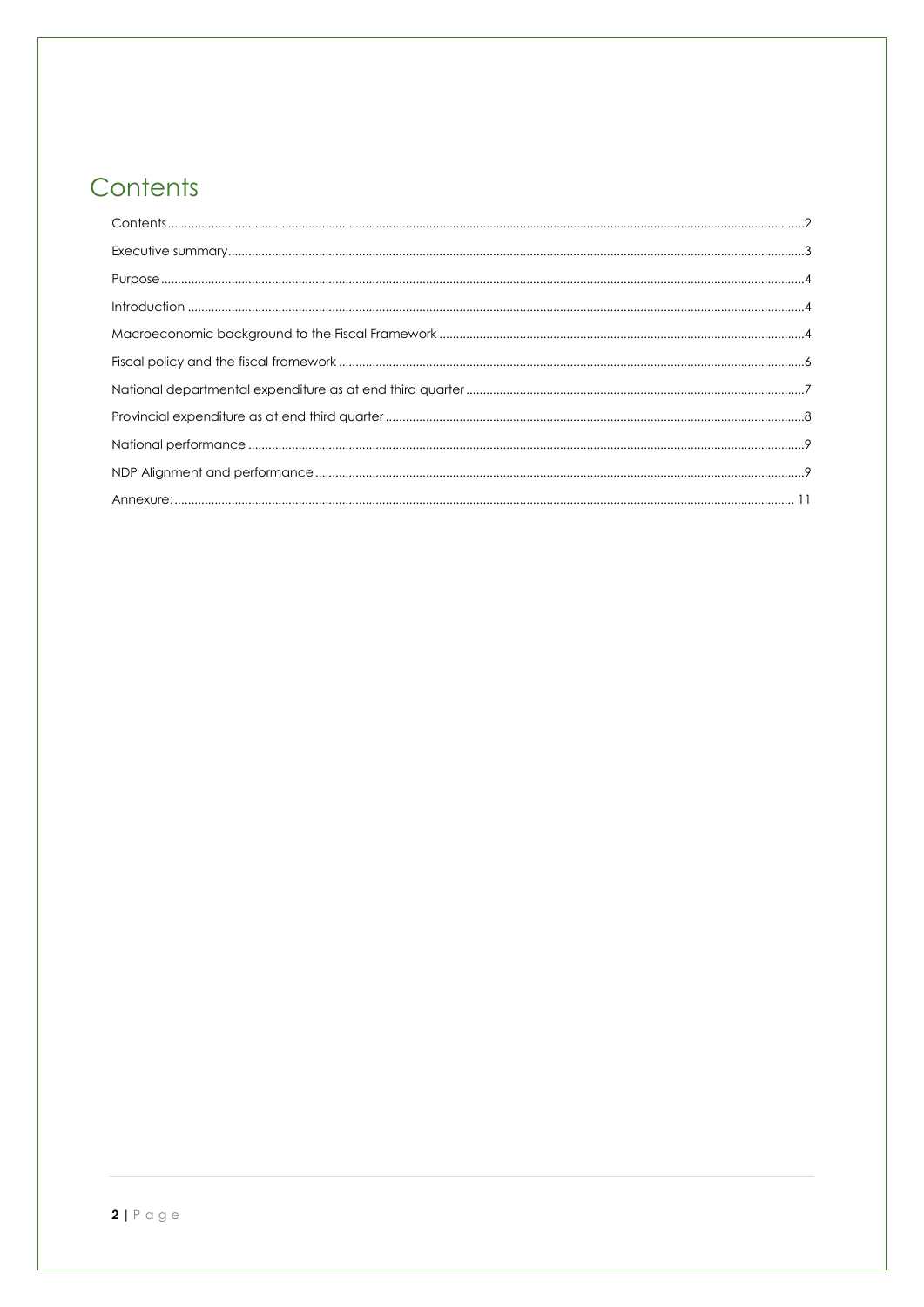## <span id="page-3-0"></span>Executive summary

Since the tabling of the 2015 MTBPS, the economy has experienced significant negative changes. The South African Reserve Bank and the IMF both reduced their respective growth forecast for 2016 to 0.9 per cent and 0.7 per cent from 1.6 and 1.3 per cent respectively.

In December credit ratings agency Fitch downgraded South Africa's foreign currency debt to one level above noninvestment grade. Standard and Poor's, and Moody's both revised their outlook on South African foreign denominated debt from stable to negative – signalling to the South African government their readiness to move the country's rating to non-investment grade status.

The Parliamentary Budget Office estimated revenue collection and expenditure for 2015/16, based on the outcome of the first 9 months of the financial year. These estimates were used to calculate new estimates for 2016/17.

The first scenario based on a 1.0 per cent GDP growth rate and inflation rates of between 5.5 and 6.0 per cent shows estimated reductions of between 7.7 and 8.1 per cent on estimated revenue for 2016/17. The effect of inflation and fiscal consolidation measures could lead to a reduction of between 5.3 and 6.8 per cent in expenditure for the 2016/17 financial year.

The second scenario shows estimated reductions of between 3.8 and 4.3 per cent on revenue for 2016/17. The effect of inflation and fiscal consolidation measures could lead to a reduction of between 2.7 and 3.2 per cent on estimated expenditure for the 2016/17 financial year.

Borrowing requirements as at end December 2015 were at R136.9 billion, which is 79.1 per cent of the adjusted estimate for 2015/16. This outcome, as well as lower-than-expected GDP and higher inflation, might result in a higher amount than was estimated for 2015/16.

In total, national departments spent 72.9 per cent of the main budget and 72.7 per cent of the adjusted estimates.

The slowest spending departments are:

- Water and Sanitation at 57.4 per cent
- National Treasury at 62.5 per cent
- Public Enterprises at 65.0 per cent.

Some of the higher expenditure outcomes in the first 9 months of the 2015/16 financial year include:

- Agriculture, Forestry and Fisheries at 81.0 per cent
- Science and Technology at 84.8 per cent
- Energy at 85.5 per cent
- Higher Education and Training at 86.9 per cent.

Telecommunications and Postal Services is the slowest spending Department on current payments. The Department of Women spent 21.7 per cent of the capital asset budget in the first 9 months of the financial year. The Department of Health is slow on current as well as capital expenditure.

In addition to the deterioration in economic performance, possible expenditure pressures for the 2016 Budget include the cost of responding to the effects of the drought, and the commitment to support more students in higher education in 2016.

Spending on Provincial Equitable Share was at 74.3 per cent, and 78.2 per cent of conditional grants were spent as at 31 December 2015.

Several limitations were identified with performance information. These limitations ranges from, amongst others, nonreporting to measurability of targets. Despite data limitations performance on set targets is slow on departmental performance as well as on the MTSF.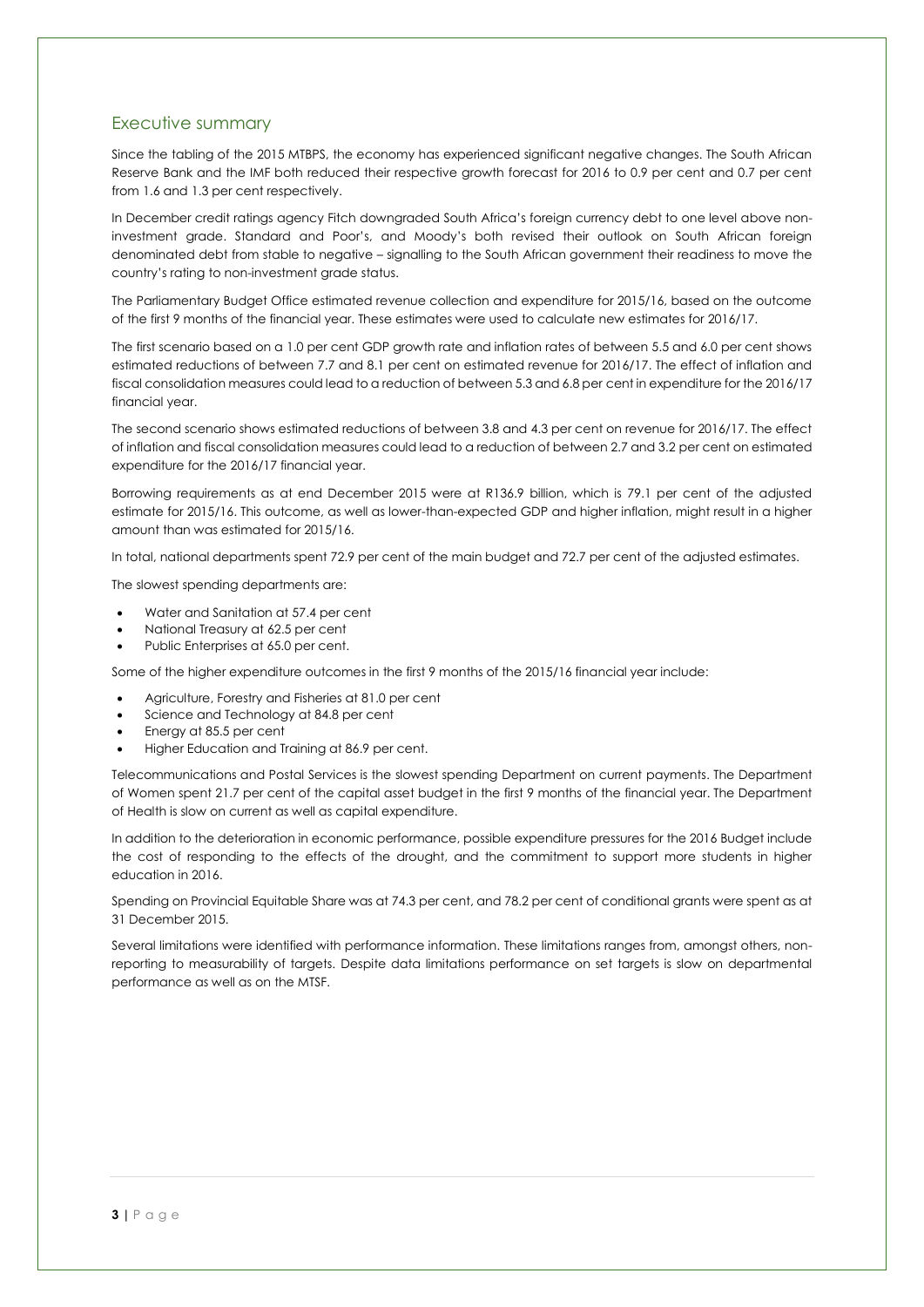### <span id="page-4-0"></span>Purpose

The purpose of the pre-budget analysis is to provide parliamentary committees with a sense for the state of economic and fiscal affairs in the country in preparation for the consideration of the 2016 Budget.

### <span id="page-4-1"></span>**Introduction**

The primary function of the PBO is to offer independent and objective advice and analysis to the Finance and Appropriations committees of both the National Assembly and National Council of Provinces on money bills and other bills with financial implications.

This report presents an update on the macro economic situation in South Africa, which informs the estimation of the medium term expenditure framework. The fiscal framework, as presented in the 2015 Medium Term Budget Policy Statement (MTBPS) has been modified based on current estimated macroeconomic indicators and estimated outcomes for the 2015/16 financial year.

The status of national revenue collection, expenditure and borrowing requirements are presented in this report. This will provide members with an understanding of the trends over the first 9 months of the financial year. Provincial own receipts collection and expenditure on Provincial Equitable Share and Conditional Grants as at end December are also presented.

Further, the performance information of national departments for the second quarter has been evaluated. This report identifies and presents the limitations inherent in departmental performance data. The rate of performance has been compared with the expenditure trend for the first 6 months of the financial year. Although performance targets and budgets are not directly linked, such comparison could inform the planning process, which includes the development of relevant performance indicators and targets.

Finally the report presents a summary of the outcomes of an alignment exercise between the National Development Plan and the Medium Term Strategic Framework (MTSF) with the performance on the MTSF for 2014/15.

### <span id="page-4-2"></span>Macroeconomic background to the Fiscal Framework

Since the tabling of the 2015 MTBPS, the economy has experienced significant negative changes. Key amongst these have been slowing GDP and revenue growth, higher inflation, and lower commodity prices. These developments have worsened the growth outlook and contributed to a foreign-currency credit rating closer to non-investment grade which has increased borrowing costs. A worsened growth outlook, lower revenue collection and higher costs of borrowing have implications for the 2016 Budget and medium term fiscal framework.

The 2015 MTBPS estimated GDP growth of 1.5 per cent for 2015, 1.7 per cent for 2016 and 2.6 for 2017. Since then, all external analysts have downwardly revised their GDP growth forecasts for the medium term. This might also influence government's decision to also revise forecasts with the tabling of the 2016 Budget Estimates.

If the South African economy were to grow by what analysts forecast in 2016 (around 0.9%), it would be the slowest level of growth in 16 years, excluding the financial crisis. This would be considerably lower than the NDP requirement of 5.0 per cent for 2019 and acknowledged by the President during the State of the Nation Address (SONA) on the 11<sup>th</sup> of February 2016. Table 1 shows a comparison of GDP growth forecasts from selected institutions.

### Table 1: GDP forecast for 2015 to 2018

|                                                  | Percentage growth estimates |         |      |      |  |
|--------------------------------------------------|-----------------------------|---------|------|------|--|
| Institutions                                     | 2015                        | 2016    | 2017 | 2018 |  |
| National Treasury: 2015 MTBPS                    | 1.5                         | 1.7     | 2.6  | 2.8  |  |
| South African Reserve Bank - September 2015      | 1.5                         | $1.6\,$ | 2.1  |      |  |
| South African Reserve Bank - January 2016        | 1.3                         | 0.9     | 1.6  |      |  |
| <b>IMF World Economic Outlook - October 2015</b> | 1.4                         | 1.3     | 2.1  | 2.5  |  |
| <b>IMF World Economic Outlook - January 2016</b> | 1.3                         | 0.7     | 1.8  |      |  |
| Reuters Econometer (median) - October 2015       | 1.5                         | 1.8     | 2.1  |      |  |
| Reuters Econometer (median) - January 2016       |                             | 0.9     | 1.7  | 2.1  |  |

The economy is further experiencing the effects of continued depression in commodity prices, poor mining and manufacturing output, and a slow-down in exports due to lower demand from major trading partners.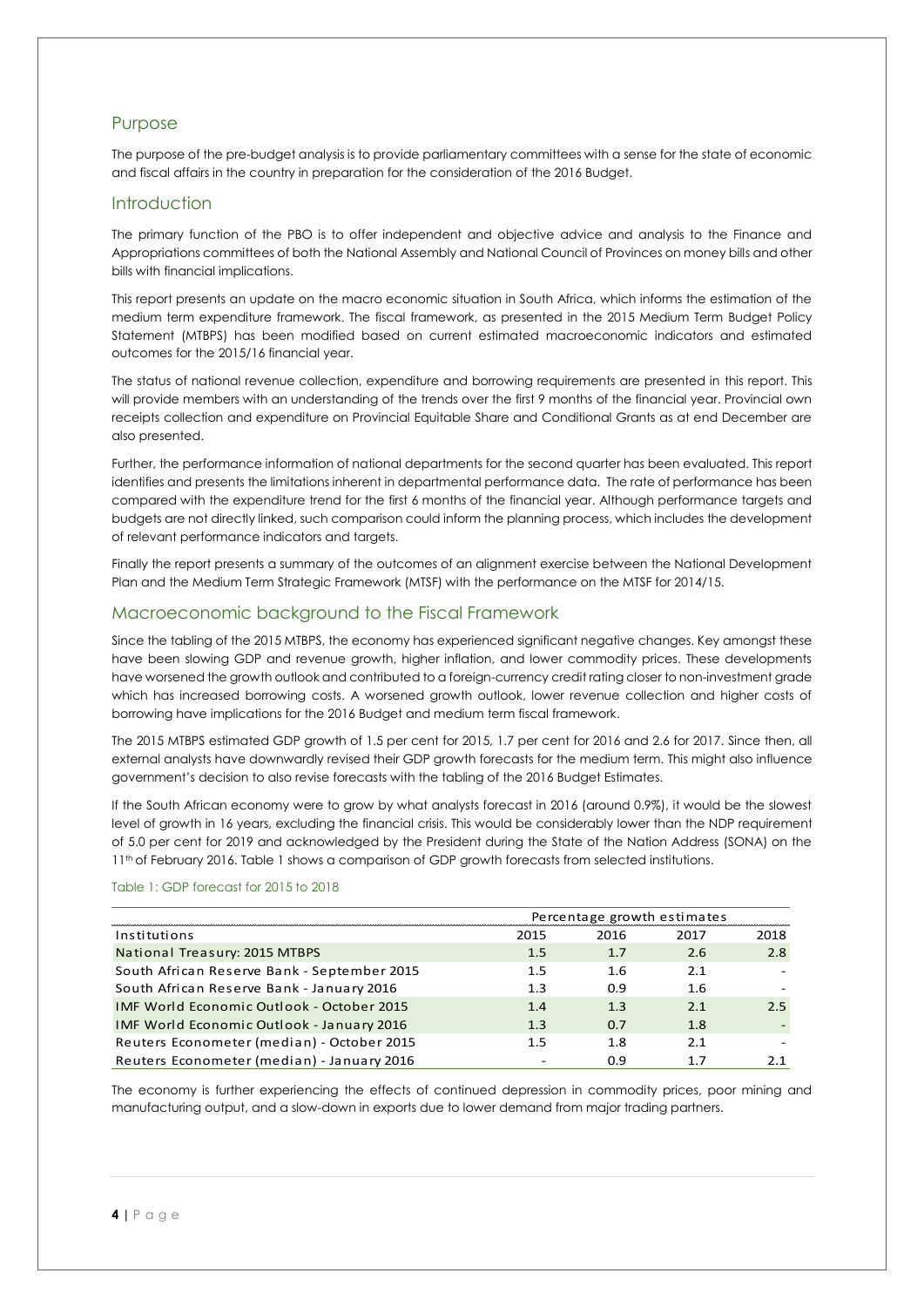The Rand has continued to weaken against most currencies. Since the tabling of the 2015 MTBPS, the Rand depreciated by 18 per cent against the US dollar, losing 8 per cent of its value during the month of December. The reasons for the Rand's weakness are multiple. Significant amongst these have been normalisation of monetary policy by the US Federal Reserve, low commodity prices as well as perceived policy uncertainties. A weaker local currency means imported foreign goods and services become more expensive.

In response to higher inflation and a worsening outlook, driven by exchange rate weakness and food price inflation, the South African Reserve Bank hiked the repo rate twice since the tabling of the 2015 MTBPS. The current repo rate is 6.75 per cent (prime: 10.25%).



Figure 1: Changes in the repurchase rate and inflation between July 2015 and June 2016

Since the tabling of the 2015 MTBPS, South Africa's overall credit rating has worsened with its foreign denominated credit rating teetering above non-investment grade status. In December 2015 credit ratings agency Fitch downgraded South Africa's foreign currency debt to one level above non-investment grade. In the same month, fellow credit ratings agencies Standard and Poor's, and Moody's both revised their outlook on South African foreign denominated debt from stable to negative – signalling to the South African government their readiness to move the country's rating to non-investment grade status.

The 3 ratings agencies cited poor growth prospects, the risk of fiscal slippage, and limited room for fiscal responsiveness as key in their decisions. Standard & Poor indicated that its negative outlook reflected its view that growth may be lower than expected at the time due to electricity shortages, low business confidence, and labour disputes. Standard & Poor also noted that South Africa had reduced fiscal flexibility due to contingent liabilities from SOEs with weak balance sheets. These agencies have since revised their forecasts, confirming S&P's view.

A downgrade of the country's credit rating will increase the cost of borrowing and squeeze out non-interest spending. A downgrade will place upward pressure on the exchange rate as investors sell-off South African bonds. In addition, international experience has shown that it takes a country a few years to return to investment grade status following a ratings downgrade.

At present, only 9.4 per cent of South African government debt is foreign denominated. The credit rating of local currency denominated debt – the more important determinant of South Africa's ability to borrow – is still a few notches above non-investment grade. This reduces the risk and costs associated with a foreign-denominated debt downgrade. A downgrade will only directly affect further borrowing and not debt already issued. However, a downgrade may affect investor sentiment on the riskiness of South African assets generally, affecting the decision to invest in the country.

For South Africa to avoid its cost of borrowing increasing, to attract more investment, and to prevent capital from leaving the country it needs to address the concerns of its lenders as shown by the ratings agencies. Some of the factors affecting its current credit rating are outside of its control such as global growth, commodity prices and foreign monetary policy. However, other factors are within the country's control. These include its level and composition of expenditure, its revenue policy instruments it employs, the level and credibility of its fiscal targets, and its ability to address regulatory, investment and electricity bottlenecks. The 2016 Budget provides the opportunity to address these.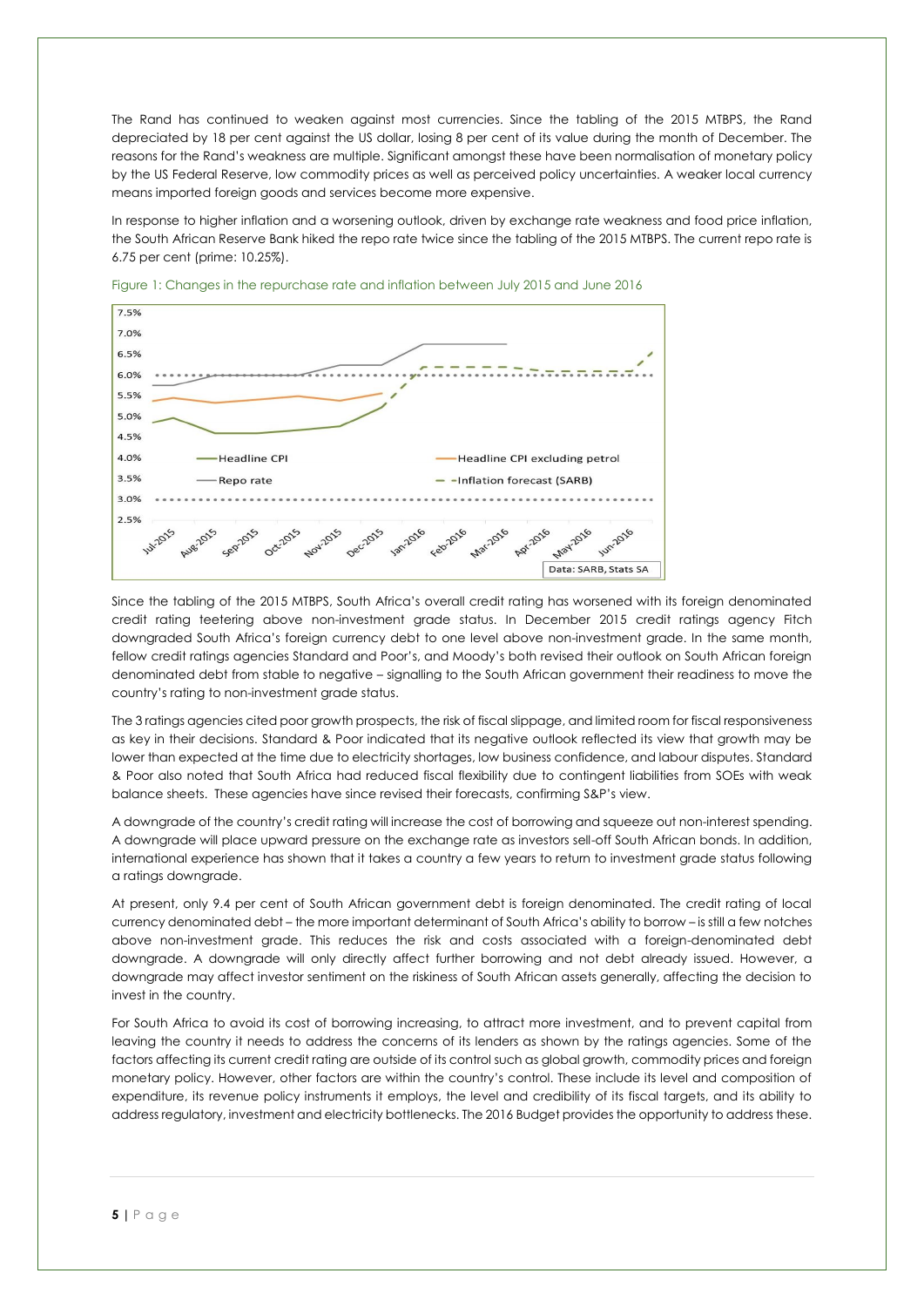### <span id="page-6-0"></span>Fiscal policy and the fiscal framework

Government's stated central fiscal objective over the medium term is to stabilise the growth of debt as a share of GDP. Continued revenue growth and strict adherence to the planned expenditure ceiling are projected to result in gross debt stabilising at 49.4 per cent of GDP in 2018/19, while net debt is projected to stabilise at 45.7 per cent of GDP in 2019/20.

The revised budget deficit of 4.3 per cent for the current financial year is estimated to narrow to 3.5 per cent over the medium term. In the 2015 Budget, government announced a medium-term fiscal policy package to ensure a sustainable foundation for public finances.

Figure 2 shows revenue, expenditure and the budget deficit as a share of GDP. The trend since 2010/11 and the estimates for the 2015 MTEF are stable, continuing with the implementation of consolidation measures.





#### Source: National Treasury

However, the poorer-than-expected economic performance since the MTBPS, several unanticipated fiscal demands and a worsened economic outlook have affected the fiscal framework presented in the 2015 MTBPS. As the targeted deficit level is expressed as a share of GDP, lower GDP implies that South Africa needs to fill a fiscal-gap – the deficit level in Rands would have to decrease for the same deficit target to be realised. For this to happen, there needs to be (i) an increase in revenue, (ii) a reduction in expenditure or (iii) an increase in borrowing or (iv) a combination of (i) to (iii).

Table 2 (see Annexure) shows the status of the national revenue collection, expenditure and borrowing requirements as at end December 2015. National government collected 71.8 per cent of the adjusted revenue estimates as at end December 2015. Although revenue collection is below the 75.0 per cent notional benchmark for the first 9 months of the financial year, it compares well with the collection rate in 2014/15 as at 31 December 2014.

Total expenditure of national government amounted to 72.6 per cent of the adjusted expenditure budget. Total direct charges against the revenue fund was 71.8 per cent of the adjusted estimate. These spending trends for the first 9 months of the financial year correlate with the trend over the same period in 2014/15.

Borrowing requirements as at end December 2015 were at R136.9 billion, which is 77.7 per cent of the adjusted estimate for 2015/16.

Table 3 (see Annexure) shows a revised consolidated fiscal framework based on the one presented in the 2015 MTBPS. To determine a new baseline for estimating the revenue and expenditure for 2016/17 financial year, two scenarios were developed. These scenarios have been based on the actual outcomes for revenue collection and expenditure as at end December 2015.

#### *Scenario 1*

As at the end of December 2015, the main budget deficit was R136.9 billion. Based on the revenue collection and expenditure outcomes over the first nine months (with a notional benchmark of 75 per cent and excluding the onceoff asset disposal) of the 2015/16 financial year, a linear estimation of the outcome for the financial year shows an estimated main budget deficit of R182.5 billion. This estimated outcome for 2015/16 may result in a main budget deficit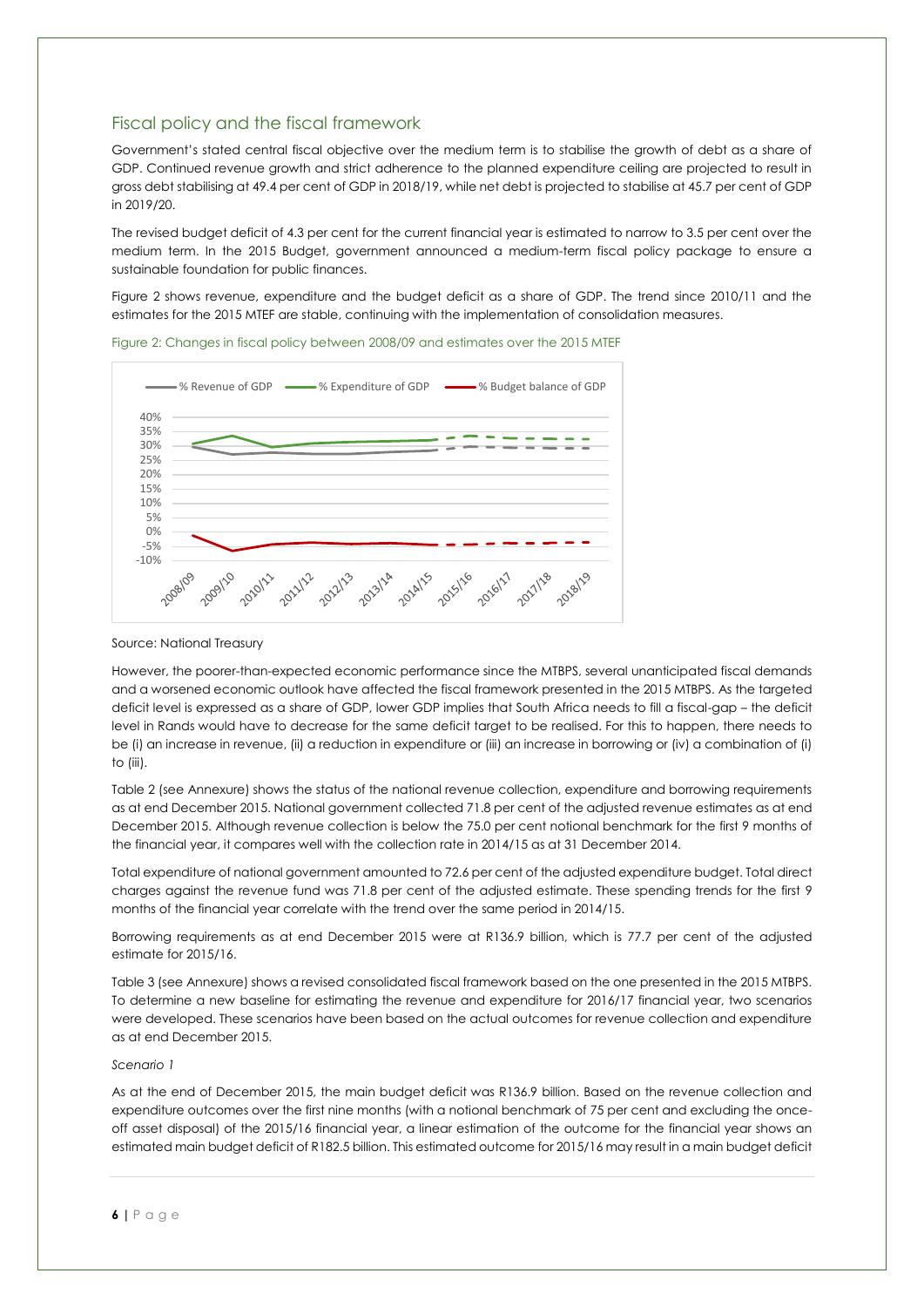of 4.5 per cent of an estimated GDP of R 4 094 billion (PBO calculation<sup>1</sup>). This is slightly higher than National Treasury's revised main budget deficit of 4.3 per cent for the fiscal year GDP of R 4 103 billion presented in the 2015 MTBPS.

#### *Scenario 2*

Based on the outcomes in the first 9 months (with a benchmark of 72 per cent for revenue and 73 per cent for expenditure as well as excluding the once-off asset disposal) of the 2015/16 financial year, an estimation of the revenue collection and expenditure for the current financial year shows an estimated main budget deficit of R173.4 billion. This estimated outcome for 2015/16 may result in a main budget deficit of 4.2 per cent of an estimated GDP of R4 094 billion. This is lower than the revised main budget deficit of 4.3 per cent of the estimated fiscal year GDP of R4 103 billion in the MTBPS.

In the absence of a revenue and expenditure forecasting model, a few scenarios have been developed to estimate the fiscal framework for the 2016/17 financial year. Table 4 (a) (see Annexure) shows a modified fiscal framework (scenario 1), including the estimated outcomes for 2015/16 and three possible scenarios for the 2016/17 main budget. These scenarios are based on the estimated outcome for 2015/16. In this scenario, an estimated growth rate of 1.0 per cent, and estimated inflation of 5.5 and 6.0 per cent. A third scenario is based on a budget deficit target of 3.7 per cent of an estimated GDP of R4 383 billion. These scenarios show possible reductions of between 7.7 and 8.1 per cent on estimated revenue for 2016/17. The influence of inflation and fiscal consolidation measures could lead to a possible reduction of between 5.3 and 6.8 per cent in estimated expenditure for the 2016/17 financial year.

Table 4 (b) (see Annexure) shows the modified fiscal framework (scenario 2), estimated revenue collection and expenditure for 2015/16 and two possible scenarios for the 2016/17 main budget. These scenarios are based solely on the estimated outcome for 2015/16 in this scenario, an estimated growth rate of 1.0 per cent, and estimated inflation of 5.5 and 6.0 per cent. These scenarios show possible reductions of between 3.8 and 4.3 per cent on revenue for 2016/17. The influence of inflation and fiscal consolidation measures could lead to a possible reduction of between 2.7 and 3.2 per cent on estimated expenditure, in scenario 2, for the 2016/17 financial year.

### <span id="page-7-0"></span>National departmental expenditure as at end third quarter

Table 5 (see Annexure) shows the expenditure per national department as at end December 2015, the percentage spent of the main budget and adjusted estimates for 2015/16. In total national departments spent 72.9 per cent of the main budget and 72.7 per cent of the adjusted estimates.

The slowest spending departments are Water and Sanitation at 57.4 per cent, National Treasury at 62.5 per cent and Public Enterprises at 65.0 per cent.

Some of the higher expenditure outcomes in the first 9 months of the 2015/16 financial year include Agriculture, Forestry and Fisheries at 81.0 per cent, Science and Technology at 84.8 per cent, Energy at 85.5 per cent and Higher Education and Training at 86.9 per cent. Table 6 shows the percentage spent on current payments and capital assets as per the main budget allocations for selective departments. The aim of showing the percentages per economic classification is to identify inconsistencies in budget allocations.

 $\overline{a}$ 

<sup>1</sup> PBO calculations are based on of the available actual GDP print from Stats SA, GDP inflation from National Treasury as contained in the 2015 MTBPS, and the quarterly growth forecasts from the January 2016 Reuters Econometer poll.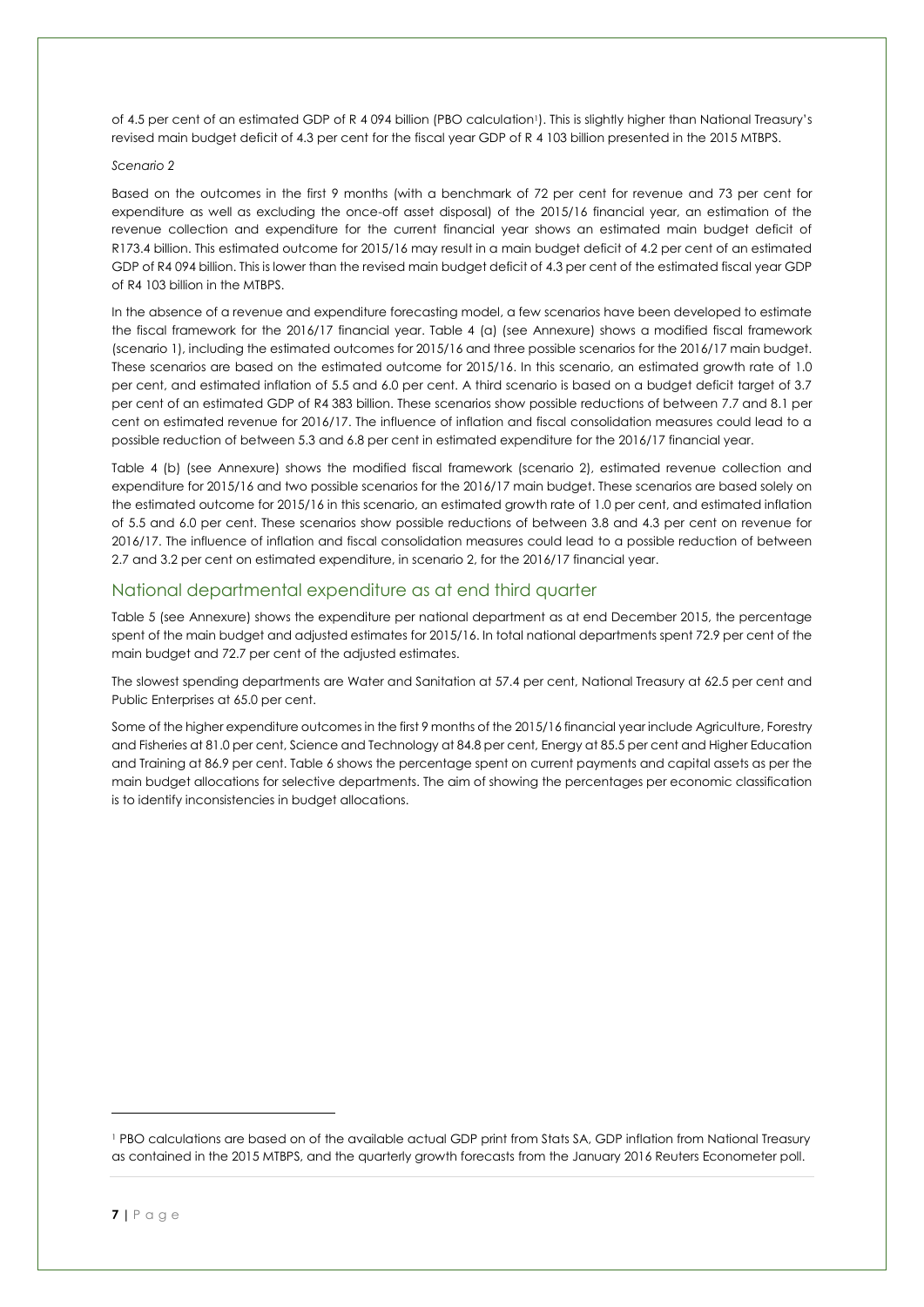|                                                  | Year to date        |                                       |        |  |  |
|--------------------------------------------------|---------------------|---------------------------------------|--------|--|--|
|                                                  | Current<br>pavments | <b>Payments for</b><br>capital assets | Total  |  |  |
| 1 The Presidency                                 | 61.7%               | 49.7%                                 | 61.59% |  |  |
| 4 Cooperative Governance and Traditional Affairs | 69.3%               | $42.2\%$                              | 70.65% |  |  |
| 10 Public Service and Administration             | 64.4%               | 215.3%                                | 71.79% |  |  |
| 13 Women                                         | 78.5%               | 21.7%                                 | 76.38% |  |  |
| 16 Health                                        | 56.3%               | 38.9%                                 | 73.48% |  |  |
| 19 Defence and Military Veterans                 | 72.1%               | 58.6%                                 | 71.58% |  |  |
| 21 Justice and Constitutional Development        | 72.8%               | 43.3%                                 | 70.91% |  |  |
| 23 Police                                        | 73.5%               | 52.9%                                 | 72.82% |  |  |
| 25 Economic Development                          | 57.8%               | 68.4%                                 | 73.64% |  |  |
| 31 Small Business Development                    | 57.7%               | 57.2%                                 | 73.47% |  |  |
| 32 Telecommunications and Postal Services        | 38.5%               | 98.1%                                 | 66.89% |  |  |
| 36 Water and Sanitation                          | 64.1%               | 52.9%                                 | 54.99% |  |  |
| 38 Human Settlements                             | 62.1%               | 213.5%                                | 69.42% |  |  |

Table 6: Year to date expenditure on main budget, per economic classification of selective departments

#### Source: National Treasury

Telecommunications and Postal Services is the slowest spending Department on current payments. The Department of Women spent 21.7 per cent of the capital asset budget in the first 9 months of the financial year. The Department of Health is slow on current as well as capital expenditure.

Table 7 (see Annexure) shows the outcome of the direct charges against the National Revenue Fund as at end December 2015. Expenditure of 72.8 per cent against the main budget and 71.8 per cent against the adjusted estimates realised in the first 9 months of the financial year.

In addition to the deterioration in economic performance, possible expenditure pressures for the 2016 Budget include the effects of the drought, and the commitment to support more students in higher education in 2016.

Six provinces (Eastern Cape, Free State, Kwazulu-Natal, Limpopo, Mpumalanga, and North West) and some districts in the Western Cape have seen areas declared disaster areas and requiring intervention. Table 8 shows provinces' emergency funding relief requests recorded by the Department of Agriculture Forestry and Fisheries (DAFF) in November 2015.

| <b>PROVINCE</b>                                   | <b>FODDERS</b><br><b>REQUEST</b> | LIVESTOCK WATER<br><b>RESOURCE</b> | <b>PROVINCIAL</b><br><b>CONTRIBUTION</b> | <b>NUMBER OF FARMERS AFFECTED</b> |
|---------------------------------------------------|----------------------------------|------------------------------------|------------------------------------------|-----------------------------------|
| <b>FS</b>                                         | R77 890 000                      | R24 662 000                        | R <sub>10</sub> 000 000                  | 2 907 (748 commercial)            |
| <b>KZN</b>                                        | R142 000 000                     | R800 000 000                       | R24 000 000                              | 153 000 (16000 commercial)        |
| LP                                                | R <sub>20</sub> 000 000          | R31 000 000                        | R3 000 000                               | 67 445 (only communal)            |
| MP                                                | R50 000 000                      | R21 000 000                        | R1800000                                 | 804 (396 Commercial)              |
| <b>NW</b>                                         | R <sub>2</sub> 900 000 000       | R <sub>179</sub> 425 000           | $\overline{\phantom{a}}$                 | 19 430 (1 767 commercial)         |
| <b>Totals</b>                                     | R3 189 890 000                   | R1 056 087 000                     | <b>R38 800 000</b>                       |                                   |
| <b>Total Emergency Funding</b><br><b>Requests</b> |                                  | R4 245 977 000                     |                                          |                                   |

#### Table 8: Emergency funding relief requests by provinces

Source: (DAFF, 2015)

In November 2015, R4.2 billion worth of relief requests by farmers (both crops and livestock) were received by DAFF.

### <span id="page-8-0"></span>Provincial expenditure as at end third quarter

Table 9 (see Annexure) shows provincial expenditure as at 31 December 2015 against the adjusted estimates per province. Total provincial spending amounts to 72.5 per cent of total provincial budgets. Expenditure per province ranges between 70.8 per cent and 74.1 per cent. Gauteng is the slowest spending province while Northern Cape was on 74.1 per cent at 31 December 2015. Spending on Equitable Share was at 74.3 per cent and 78.2 per cent of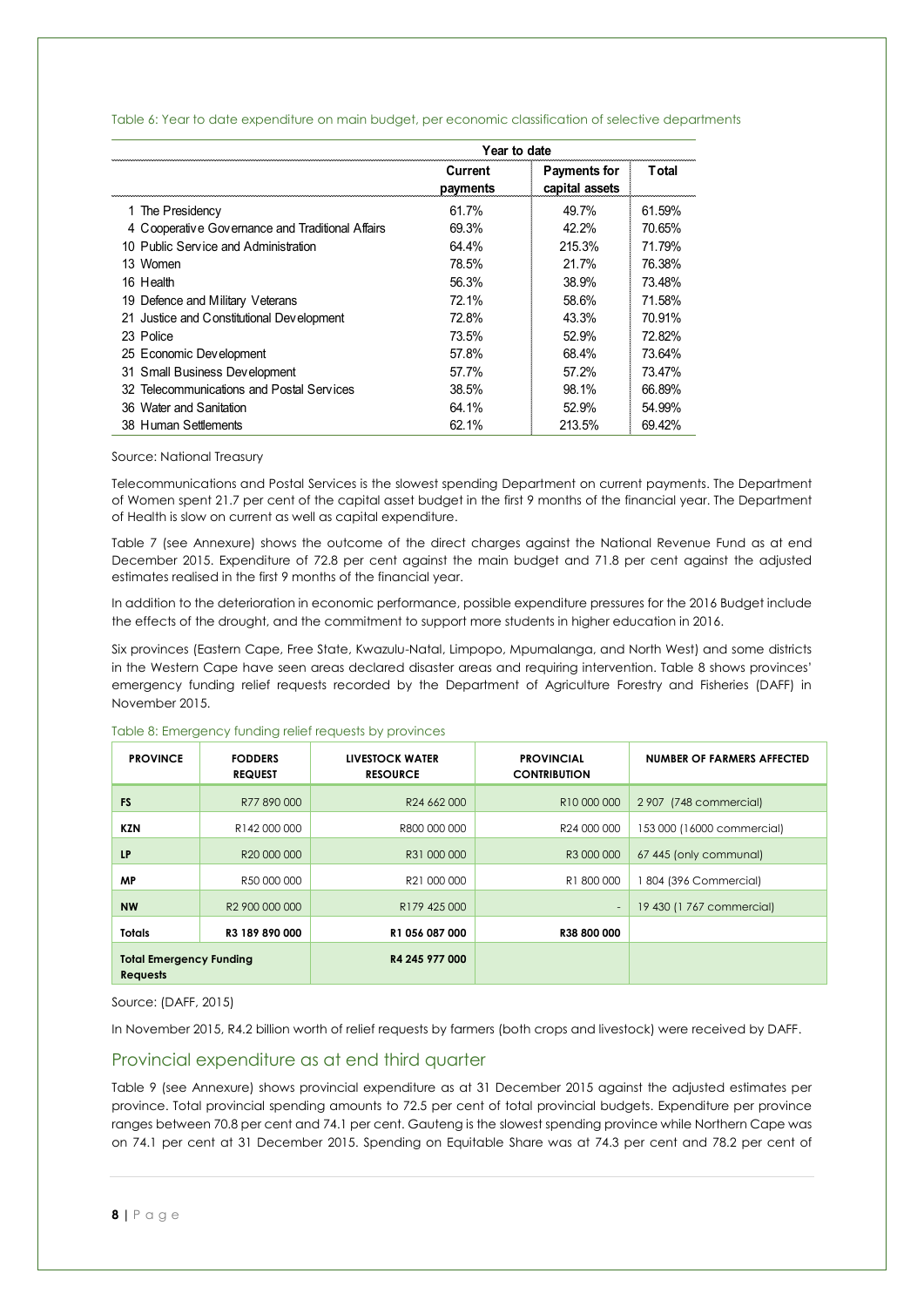conditional grants were spent as at 31 December 2015. In terms of the slower than anticipated economic growth provinces also faces reductions on the estimated allocations for 2016/17 as presented in the MTBPS. The table shows the effect of a 3 per cent reduction on the estimated PES allocations for 2016/17.

### <span id="page-9-0"></span>National performance

Table 10 (see Annexure) shows expenditure against the main budget as at end September 2015. The table also shows the second quarter performance against targets set for the second quarter. Although performance is presented against expenditure outcomes, it should technically not be linked. Expenditure is calculated as the sum of monthly expenditure for the first 6 months of the financial year, while performance is measured for the second quarter against targets set for the second quarter only. Not all targets are quantifiable. Performance reporting is not structured to provide cumulative results against an annual target. On a national level 2 314 targets have been set for quarter 2 of which 1 385 or 59.9 per cent were achieved.

The analysis of the second quarter performance information identified the following limitations:

- In specific cases performance is reflected as zero. In these cases no targets were set for the second quarter or no report was submitted to the Department of Planning Monitoring and Evaluation.
- Departments do not use the same format for reporting.
- Performance indicators and targets are not always well defined or measurable, which makes analysis difficult.
- Some of the newly created votes from more than 1 department report separately.
- The report for the Department of Arts and Culture shows multiple performance indicators and targets that do not require reporting.
- The Department of Basic Education submitted a narrative report. Quantifying performance against targets was therefore difficult.
- Department of Health formulated several indicators without having the systems in place to collect the data.
- Department of Public Service and Administration set no targets for the second quarter.
- The Presidency set 3 targets and reported 15 outputs.
- The Department of Water and Sanitation and Department of International Relations and Cooperation developed more than 1 target per performance indicator.
- STATS-SA reflected Q2 targets without indicators.

### <span id="page-9-1"></span>NDP Alignment and performance

The National Development Plan (NDP) lays the basis for much-needed economic and policy reforms to establish a platform for faster growth. Its objectives are embedded in government's MTSF. It is therefore necessary and important to assess the alignment of the NDP with the 2014 – 2019 MTSF and the progress made with the implementation of the NDP.

A PBO evaluation of the alignment of the NDP with the 2014-2019 MTSF has been completed for outcomes: 1, 2, 4, 5, 6, 8, 9 and 12. To determine the alignment of the NDP with the 2014 – 2019 MTSF the actions and targets from the objectives for the different outcome chapters' in the NDP were listed in a tables. The actions and targets of the suboutcomes presented in the MTSF action plan were manually matched with the actions and targets in the NDP.

Furthermore, progress was assessed by comparing the number of targets achieved in the Programme of Action (POA) report with the total number of targets set per sub-outcome. In some cases a margin for variance from the targets has been allowed for the achievement of the target.

The PBO acknowledges the fact that not all NDP targets are taken-up in the 2014 – 2019 MTSF.

To ensure implementation over the next 14 years the proposals to reach the outcomes will need funding, capacity, restructuring, prioritisation, reprioritisation, and reporting and monitoring procedures and systems. It is therefore critical to ensure that the short to medium -term planning of government is aligned and implements the actions and objectives outlined in the NDP.

The Programme of Action Report, consolidated by the Department of Planning Monitoring and Evaluation, has been assessed in terms of the number of targets achieved for 2014/15 for Outcome 1, 2, 4, 5, 6, 8, 9 and 12. The assessment highlight some of the achievements in terms of targets achieved on target deadline, but there are still challenges as some of the targets were not achieved by the target deadline. In some cases there was misalignment between the targets set for indicators and the indicator.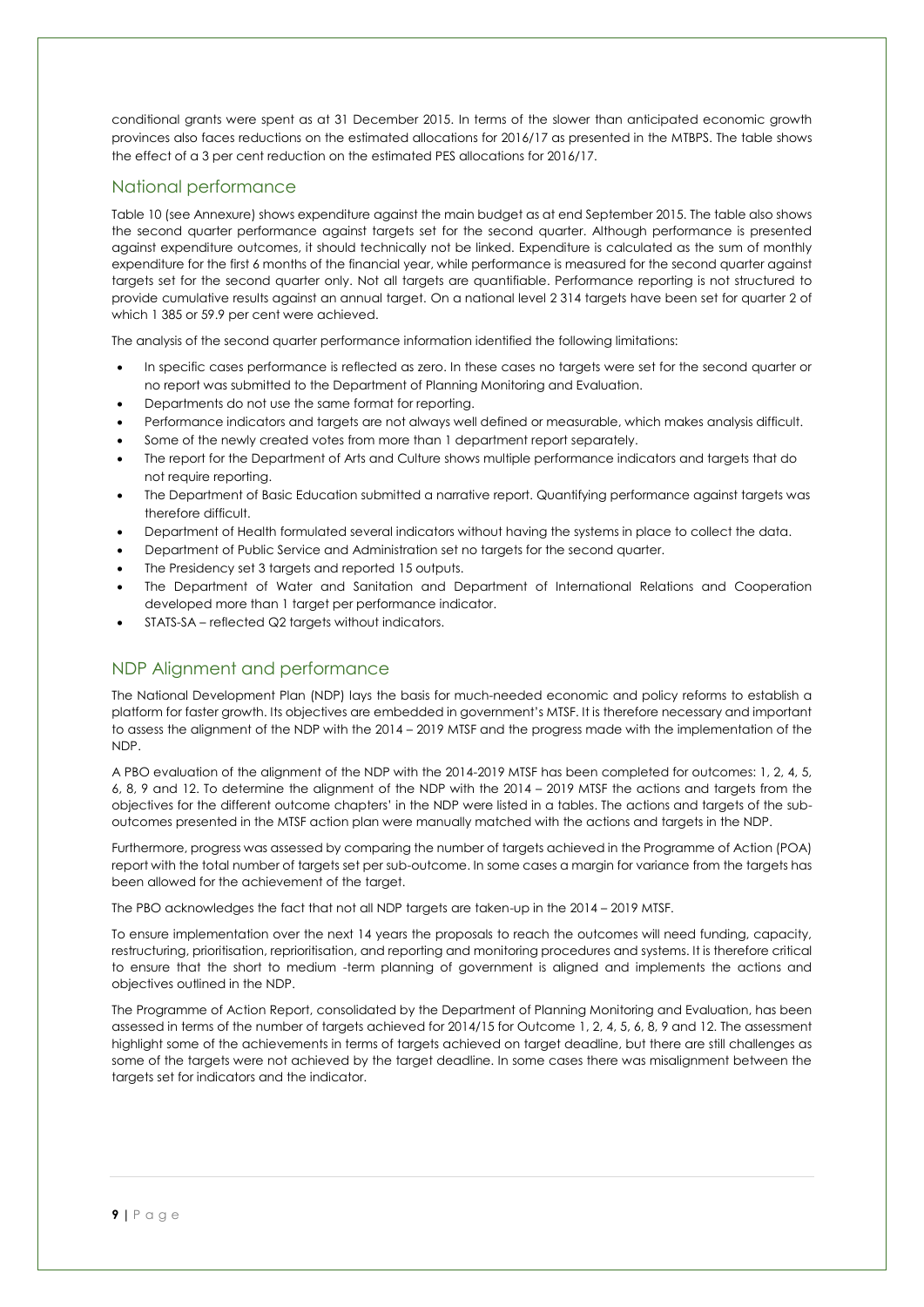### Table 11: Progress on selected NDP outcomes as at end 2014/15

| Outcome                                                                                      | Number of<br>Targets | Number of<br><b>Targets</b><br>achieved | Percentage<br>achieved |
|----------------------------------------------------------------------------------------------|----------------------|-----------------------------------------|------------------------|
| 1: Quality Basic Education                                                                   | 60                   | 22                                      | 37%                    |
| 2: A long and healthy life for all South Africans                                            | 58                   | 26                                      | 45%                    |
| 4: Decent employment through inclusive economic<br>growth                                    | 67                   | 30                                      | 45%                    |
| 5: A skilled and capable workforce to support an inclusive<br>growth path                    | 50                   | 26                                      | 52%                    |
| 6: An efficient, competitive and responsive economic<br>infrastructure network               | 37                   | 17                                      | 46%                    |
| 8: Sustainable Human Settlements and Improved Quality<br>of Household Life                   | 38                   | 5                                       | 13%                    |
| 9: Responsive, accountable, effective and efficient<br>developmental local government system | 44                   | 28                                      | 64%                    |
| 12: An efficient, effective and development-oriented<br>public service                       | 36                   | 14                                      | 39%                    |

*Source: Programme of Action*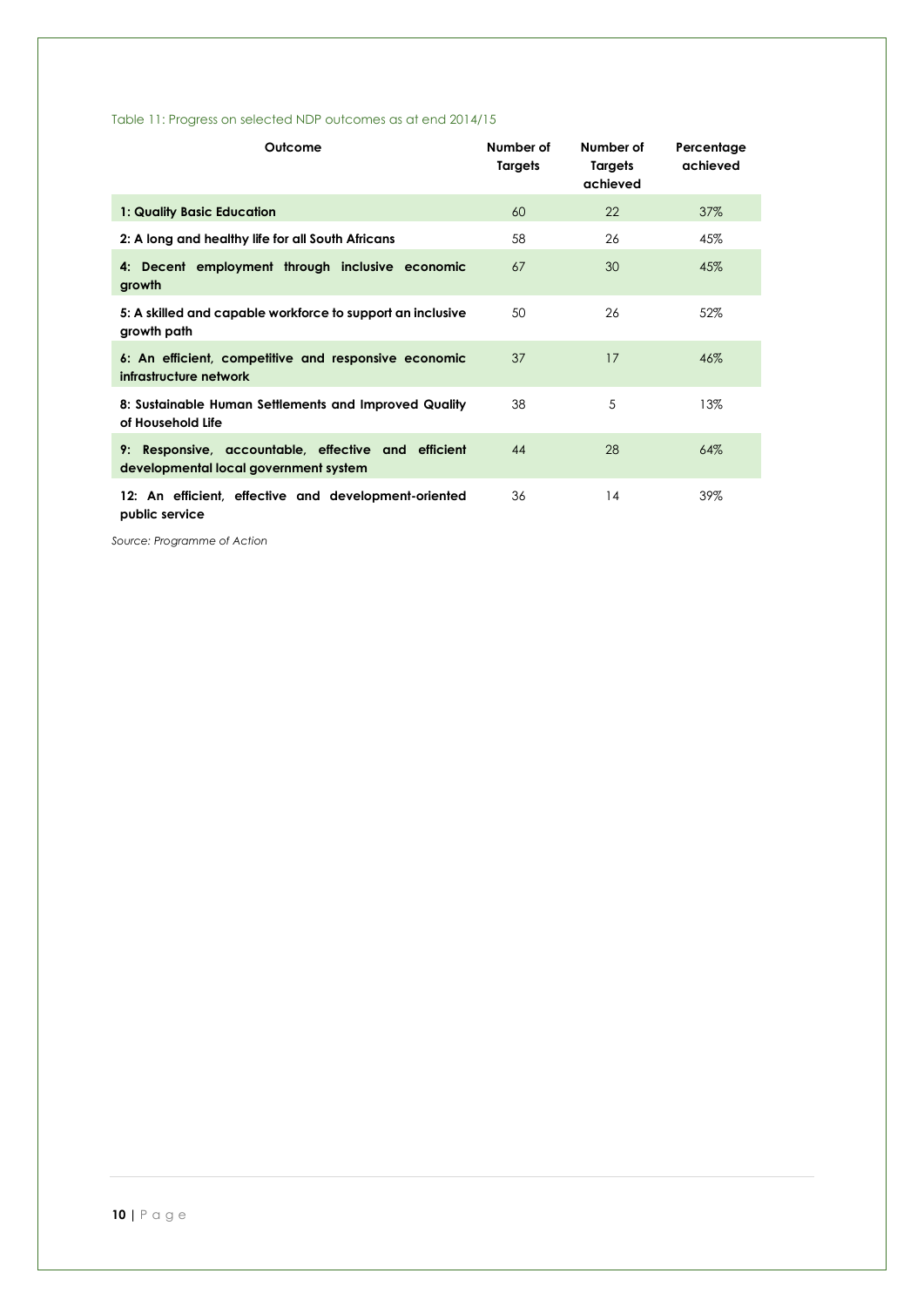### Annexure:

### <span id="page-11-0"></span>Table 2: Summary of national revenue, expenditure and borrowing as at 31 December 2015

|                                                      |                           |                      | 2015/16               |                      |                                            |
|------------------------------------------------------|---------------------------|----------------------|-----------------------|----------------------|--------------------------------------------|
| R thousand                                           | <b>Budget</b><br>estimate | Adjusted<br>estimate | Year to date<br>spent | % of Budget<br>spent | % of Adjusted<br><b>Estimates</b><br>spent |
| Revenue                                              | 1 074 309 619             | 1 070 664 479        | 768 231 145           | 71.51%               | 71.75%                                     |
| <b>Expenditure</b>                                   | 1 247 363 701             | 1 246 930 017        | 905 117 153           | 72.56%               | 72.59%                                     |
| Appropriation by vote                                | 704 516 512               | 706 374 049          | 513 799 935           | 72.93%               | 72.74%                                     |
| Direct charges against the National Revenue Fund     | 537 847 189               | 544 755 968          | 391 317 218           | 72.76%               | 71.83%                                     |
| Debt-service costs                                   | 126 440 428               | 127 902 018          | 83 125 181            | 65.74%               | 64.99%                                     |
| Provincial equitable share                           | 382 673 477               | 386 500 009          | 287 005 119           | 75.00%               | 74.26%                                     |
| General fuel levy sharing with metropolitan municipa | 10 658 909                | 10 658 909           | 7 105 939             | 66.67%               | 66.67%                                     |
| Other costs                                          | 18 074 375                | 19 695 032           | 14 080 979            | 77.91%               | 71.50%                                     |
| Unallocated Reserves/Estimated under exp./LG re      | 5 000 000                 | (4200000)            | (4200000)             |                      |                                            |
| Main budget balance                                  | (173 054 082)             | (176265538)          | (136 886 009)         | 79.1%                | 77.7%                                      |
| Financing of the net borrowing requirement           |                           |                      |                       |                      |                                            |
| Domestic short-term loans (net)                      | 13 000 000                | 13 000 000           | 29 286 803            | 225.28%              | 225.28%                                    |
| Domestic long-term loans (net)                       | 144 809 000               | 144 944 000          | 105 310 985           | 72.72%               | 72.66%                                     |
| Foreign loans (net)                                  | 7 797 000                 | 9 464 000            | $(3\;354\;601)$       | $-43.02%$            | $-35.45%$                                  |
| Change in cash and other balances (- increase)       | 7 448 082                 | 8 8 5 8 0 0 0        | 5 642 822             | 75.76%               | 63.70%                                     |
| Total financing (net)                                | 173 054 082               | 176 265 538          | 136 886 009           | 79.10%               | 77.66%                                     |

Note: Adjusted Estimates for financing are rounded

| Source: National Treasury                                               |                   |                    |                   |                   |                                           |                                             |                       |                       |                    |
|-------------------------------------------------------------------------|-------------------|--------------------|-------------------|-------------------|-------------------------------------------|---------------------------------------------|-----------------------|-----------------------|--------------------|
| Table 3: Revised consolidated fiscal framework, 2014/15 - 2018/19 MTBPS |                   |                    |                   |                   |                                           |                                             |                       |                       |                    |
|                                                                         | 2014/15           | 2015/16            |                   | 2015/16           | 2015/16                                   | 2015/16                                     | 2016/17               | 2016/17               | 2016/17            |
|                                                                         |                   |                    |                   |                   | <b>Scenario</b><br>1:<br><b>Estimated</b> | Scenario 2:<br><b>Estimated</b><br>i.t. o.9 | New                   | New                   |                    |
|                                                                         |                   |                    |                   |                   | i.t. o.9                                  | month trend                                 | estimate              | estimate              |                    |
|                                                                         |                   |                    |                   |                   | month                                     | and 72% for                                 | based on              | based on              |                    |
|                                                                         |                   |                    |                   | As at 31          | trend and<br>75%                          | rev. and<br>73% for exp.                    | 1% growth<br>and $6%$ | 1% growth<br>and 6.0% | <b>MTBPS</b>       |
| R billion/Percentage of GDP                                             |                   | <b>Budget</b>      | Revised           | Dec               | benchmark                                 | benchmark                                   | <b>CPI</b>            | <b>CPI</b>            | <b>Estimate</b>    |
| M ain budget                                                            |                   |                    |                   |                   |                                           |                                             |                       |                       |                    |
| Revenue                                                                 | 963.6             | 1049.3             | 1070.7            | 768.2             | 990.4                                     | 1031.7                                      | 1059.8                | 1 10 3.9              | 1 147.7            |
| of which: Asset disposals                                               |                   |                    | 25.4              | 25.4              | 25.2                                      | 25.2                                        |                       |                       |                    |
| Expenditure<br>of which                                                 | 1 13 2.0          | 1222.3             | 1246.9            | 905.1             | 1 17 2.9                                  | 1205.1                                      | 1243.3                | 1277.4                | 1313.1             |
| Non-interest allocations                                                | 1017.2            | 1095.9             | 1093.8            | 804.9             | 1036.9                                    | 1069.1                                      | 1116.6                | 1150.8                | 1168.0             |
| Special appropriations                                                  |                   |                    | 25.2              | 17.1              | 25.2                                      | 25.2                                        |                       |                       |                    |
| Debt-service costs                                                      | 114.8             | 26.4               | 127.9             | 83.1              | 110.8                                     | 110.8                                       | 124.1                 | 24.1                  | 142.6              |
| Contingency reserve                                                     |                   |                    |                   |                   |                                           |                                             | 2.5                   | 2.5                   | 2.5                |
| Main budget balance                                                     | $-168.4$          | $-173.1$           | $-176.3$          | $-136.9$          | $-182.5$                                  | $-173.4$                                    | $-183.5$              | $-173.5$              | $-165.4$           |
|                                                                         | $-4.4%$           | $-4.1%$            | $-4.3%$           | $-3.3%$           | $-4.5%$                                   | $-4.2%$                                     | $-4.2%$               | $-4.0%$               | $-3.7%$            |
| Primary balance                                                         | $-53.6$<br>$-14%$ | $-46.6$<br>$-1.1%$ | $-48.4$<br>$-12%$ | $-53.8$<br>$-13%$ | $-71.6$<br>$-1.7%$                        | $-62.6$<br>$-1.5%$                          | $-59.4$<br>$-14%$     | $-49.4$<br>$-1.1%$    | $-22.8$<br>$-0.5%$ |
| Budget balances of social                                               | 31.5              | 10.9               | 18.4              | 18.4              | 18.4                                      | 18.4                                        | 20.1                  | 20.1                  | 20.1               |
| security funds, public entities                                         |                   |                    |                   |                   |                                           |                                             |                       |                       |                    |
| and provinces                                                           |                   |                    |                   |                   |                                           |                                             |                       |                       |                    |
| Consolidated budget balan                                               | $-136.9$          | $-162.2$           | $-157.9$          | $-118.5$          | $-164.1$                                  | $-155.0$                                    | $-163.4$              | $-153.4$              | $-145.3$           |
|                                                                         | $-3.6%$           | $-3.9%$            | $-3.8%$           | $-2.9%$           | $-4.0%$                                   | $-3.8%$                                     | $-3.7%$               | $-3.5%$               | $-3.3%$            |
| <b>2015 MTBPS</b>                                                       |                   |                    |                   |                   |                                           |                                             |                       |                       |                    |
| Fiscal year GDP at current prices (R                                    |                   | 4 103.0            | 4 103.0           | 4094.0            | 4094.0                                    | 4094.0                                      | 4383.0                | 4383.0                | 4437.0             |
| <b>Real GDP Growth</b>                                                  |                   |                    | 1.2               |                   |                                           |                                             |                       |                       | 2.1                |
| CPI inflation (Dec 2012=100)                                            |                   |                    | 5.5               |                   |                                           |                                             | 6.0                   | 6.0                   | 6.0                |

Source: National Treasury and own calculations

Note: Debt-service cost increase by 12% in new estimated baseline and expenditure by 6%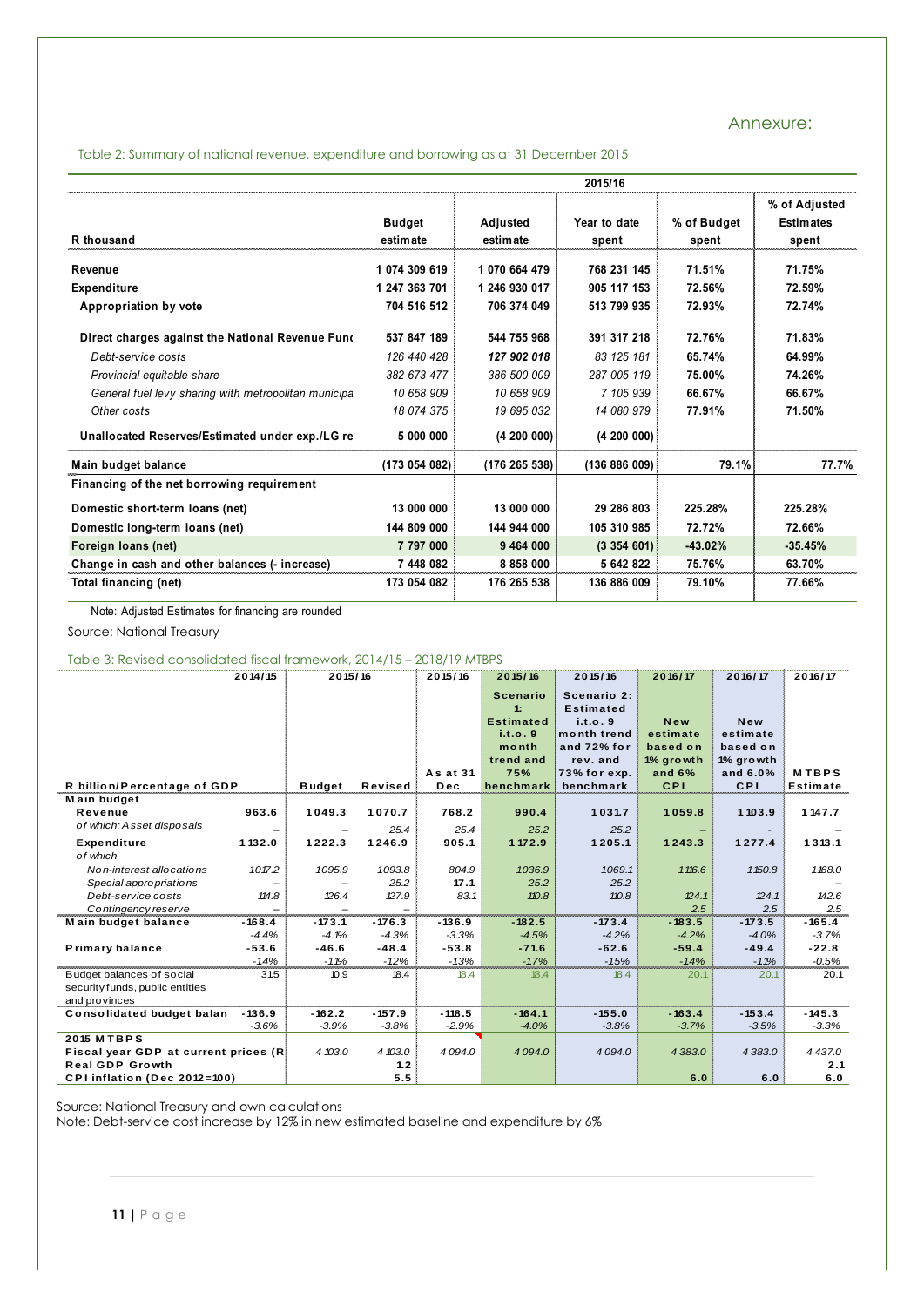Table 4 (a): Revised consolidated fiscal framework based on 2015 MTBPS, estimated actual outcome for 2015/16 and different<br>scenarios for the 2016/17 main budget<br>**Table Revised Consolidated fiscal framework based on 2015 MT** scenarios for the 2016/17 main budget

|                                          | 2015/16              |                      | 2015/16             | 2015/16                                                                 | 2016/17                                             | 2016/17                                      | 2016/17                                        | 2016/17             |
|------------------------------------------|----------------------|----------------------|---------------------|-------------------------------------------------------------------------|-----------------------------------------------------|----------------------------------------------|------------------------------------------------|---------------------|
|                                          |                      |                      | As at 31            | Linear<br>estimated<br>outcome<br>based on 9<br>month trend<br>and 75 % | <b>Scenario</b><br>1.1 based<br>on 1%<br>growth and | <b>Scenario</b><br>1.2 based on<br>1% growth | Scenario<br>$1.3$ stick to -<br>3.7%<br>budget | <b>MTBPS</b>        |
| R billion                                | <b>Budget</b>        | Revised              | Dec                 | benchmark                                                               | 5.5% CPI                                            | and 6% CPI                                   | balance                                        | estimate            |
| M ain budget                             |                      |                      |                     |                                                                         |                                                     |                                              |                                                |                     |
| Revenue                                  | 1049.3               | 1070.7               | 768.2               | 990.4                                                                   | 1054.8                                              | 1059.8                                       | 1059.8                                         | 1 14 7 .7           |
| of which: Asset disposals                |                      | 25.4                 | 25.4                | 25.4                                                                    |                                                     |                                              |                                                |                     |
| Expenditure                              | 1222.3               | 1246.9               | 905.1               | 1 17 2 .9                                                               | 1237.4                                              | 1243.3                                       | 1223.8                                         | 1313.1              |
| Main budget balance<br>Percentage of GDP | $-173.1$<br>$-4.2\%$ | $-176.3$<br>$-4.3\%$ | $-136.9$<br>$-3.3%$ | $-182.5$<br>$-4.5%$                                                     | $-182.6$<br>$-4.2%$                                 | $-183.5$<br>$-4.2%$                          | $-164.0$<br>$-3.7%$                            | $-165.4$<br>$-3.7%$ |
|                                          |                      |                      |                     |                                                                         |                                                     |                                              |                                                |                     |
| Fiscal year GDP at<br>current prices (R  |                      |                      |                     |                                                                         |                                                     |                                              |                                                |                     |
| billion)                                 | 4 103.0              | 4 103.0              | 4094.0              | 4094.0                                                                  | 4 383.0                                             | 4 3 8 3.0                                    | 4383.0                                         | 4437.0              |

Source: National Treasury and own calculations

Table 4(b): Revised consolidated fiscal framework based on 2015 MTBPS, estimated actual outcome for 2015/16 and **2015/ 16 2015/ 16 2016/ 17 2016/ 17 2016/ 17 2015/ 16** different scenarios for the 2016/17 main budget

|                            | 2015/16       |         | 2015/16  | 2015/16                                                                                               | 2016/17                                   | 2016/17                                             | 2016/17      |
|----------------------------|---------------|---------|----------|-------------------------------------------------------------------------------------------------------|-------------------------------------------|-----------------------------------------------------|--------------|
|                            |               |         | As at 31 | <b>Estimated</b><br>outcome based<br>ona<br>benchmark of<br>72 % for<br>revenue and<br><b>73% for</b> | Scenario 2.1<br>based on 1%<br>growth and | <b>Scenario</b><br>2.2 based<br>on 1%<br>growth and | <b>MTBPS</b> |
| R billion                  | <b>Budget</b> | Revised | Dec      | expenditure                                                                                           | 5.5% CPI                                  | 6% CPI                                              | estimate     |
| M ain budget               |               |         |          |                                                                                                       |                                           |                                                     |              |
| Revenue                    | 1049.3        | 1070.7  | 768.2    | 1031.7                                                                                                | 1098.8                                    | 1 103.9                                             | 1 14 7 .7    |
| of which: Asset disposals  |               | 25.4    | 25.4     |                                                                                                       |                                           |                                                     |              |
| Expenditure                | 1222.3        | 1246.9  | 905.1    | 1205.1                                                                                                | 1271.3                                    | 1277.4                                              | 1313.1       |
| Main budget balance        | $-173.1$      | -176.3  | $-136.9$ | $-173.4$                                                                                              | $-172.6$                                  | $-173.4$                                            | $-165.4$     |
| Percentage of GDP          | $-4.2%$       | $-4.3%$ | $-3.3%$  | $-4.2%$                                                                                               | $-3.9%$                                   | $-4.0%$                                             | $-3.7%$      |
| Fiscal year GDP at current |               |         |          |                                                                                                       |                                           |                                                     |              |
| prices (R billion)         | 4 103.0       | 4 103.0 | 4 094.0  | 4094.0                                                                                                | 4 3 8 3 .0                                | 4383.0                                              | 4437.0       |

Source: National Treasury and own calculations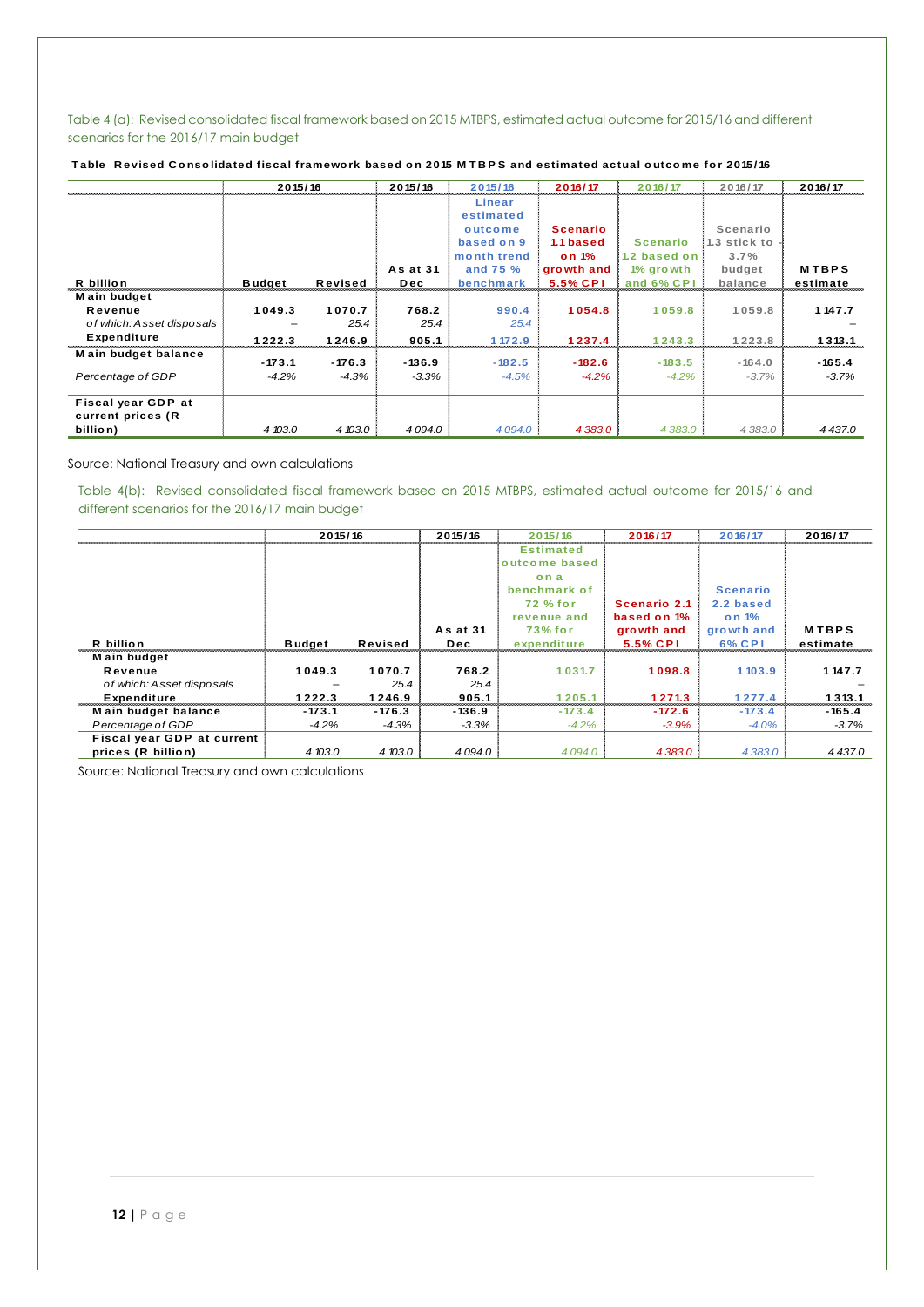### Table 5: Summary of national expenditure as at 31 December 2015

|                                                        |                    |                  | <b>Total spent</b> | % Spent of         | % Spent of       |
|--------------------------------------------------------|--------------------|------------------|--------------------|--------------------|------------------|
|                                                        | <b>Main Budget</b> | Adjusted         | untill 31 Dec      | <b>Main Budget</b> | Adjusted         |
| R thousand                                             | <b>Estimates</b>   | <b>Estimates</b> | 2015               | <b>Estimates</b>   | <b>Estimates</b> |
| 1 The Presidency                                       | 510 330            | 475 929          | 314 337            | 61.6%              | 66.0%            |
| 2 Parliament                                           | 1 566 922          | 1 594 238        | 1 177 501          | 75.1%              | 73.9%            |
| 3 Communications                                       | 1 280 888          | 1 290 888        | 883 189            | 69.0%              | 68.4%            |
| 4 Cooperative Governance and Traditional Affairs       | 69 314 159         | 70 815 477       | 48 972 600         | 70.7%              | 69.2%            |
| 5 Home Affairs                                         | 6 450 822          | 7 348 725        | 5 169 392          | 80.1%              | 70.3%            |
| 6 International Relations and Cooperation              | 5 698 634          | 6 510 854        | 4 404 943          | 77.3%              | 67.7%            |
| 7 National Treasury                                    | 28 976 304         | 28 726 061       | 17 954 329         | 62.0%              | 62.5%            |
| 8 Planning, Monitoring and Evaluation                  | 717 694            | 754 200          | 575 301            | 80.2%              | 76.3%            |
| 9 Public Enterprises                                   | 23 267 481         | 23 302 594       | 15 156 354         | 65.1%              | 65.0%            |
| 10 Public Service and Administration                   | 930 868            | 941 482          | 668 247            | 71.8%              | 71.0%            |
| 11 Public Works                                        | 6 411 087          | 6 312 222        | 4 479 798          | 69.9%              | 71.0%            |
| 12 Statistics South Africa                             | 2 245 208          | 2 323 256        | 1 597 091          | 71.1%              | 68.7%            |
| 13 Women                                               | 187 002            | 189 102          | 142 834            | 76.4%              | 75.5%            |
| 14 Basic Education                                     | 21 511 140         | 21 286 426       | 17 007 164         | 79.1%              | 79.9%            |
| 15 Higher Education and Training                       | 41 843 955         | 41 880 138       | 36 373 351         | 86.9%              | 86.9%            |
| 16 Health                                              | 36 468 018         | 36 253 925       | 26 795 119         | 73.5%              | 73.9%            |
| 17 Social Dev elopment                                 | 138 168 640        | 137 893 640      | 102 058 522        | 73.9%              | 74.0%            |
| 18 Correctional Services                               | 20 617 584         | 20 588 554       | 15 273 076         | 74.1%              | 74.2%            |
| 19 Defence and Military Veterans                       | 44 579 390         | 45 088 161       | 31 910 684         | 71.6%              | 70.8%            |
| 20 Independent Police Investigative Directorate        | 234 781            | 234 781          | 167 747            | 71.4%              | 71.4%            |
| 21 Justice and Constitutional Development              | 14 983 969         | 15 010 773       | 10 625 393         | 70.9%              | 70.8%            |
| 22 Office of the Chief Justice and Judicial Administra | 742 417            | 783 379          | 503 205            | 67.8%              | 64.2%            |
| 23 Police                                              | 76 377 059         | 76 720 848       | 55 617 610         | 72.8%              | 72.5%            |
| 24 Agriculture, Forestry and Fisheries                 | 6 383 007          | 6 408 750        | 5 191 952          | 81.3%              | 81.0%            |
| 25 Economic Development                                | 885 778            | 885 778          | 652 314            | 73.6%              | 73.6%            |
| 26 Energy                                              | 7 482 094          | 7 267 619        | 6 217 147          | 83.1%              | 85.5%            |
| 27 Environmental Affairs                               | 5 947 989          | 5 943 297        | 4 566 726          | 76.8%              | 76.8%            |
| 28 Labour                                              | 2 686 867          | 2 704 234        | 2 083 634          | 77.5%              | 77.1%            |
| 29 Mineral Resources                                   | 1 618 542          | 1 638 542        | 1 301 872          | 80.4%              | 79.5%            |
| 30 Science and Technology                              | 7 482 120          | 7 466 106        | 6 334 102          | 84.7%              | 84.8%            |
| 31 Small Business Development                          | 1 103 188          | 1 127 520        | 810 519            | 73.5%              | 71.9%            |
| 32 Telecommunications and Postal Services              | 1 413 328          | 1 405 253        | 945 366            | 66.9%              | 67.3%            |
| 33 Tourism                                             | 1 800 233          | 1794 178         | 1 320 961          | 73.4%              | 73.6%            |
| 34 Trade and Industry                                  | 9 593 715          | 9 497 844        | 6 931 741          | 72.3%              | 73.0%            |
| 35 Transport                                           | 53 357 297         | 53 615 077       | 39 561 029         | 74.1%              | 73.8%            |
| 36 Water and Sanitation                                | 16 446 530         | 15 746 530       | 9 043 833          | 55.0%              | 57.4%            |
| 37 Arts and Culture                                    | 3 919 859          | 3 826 047        | 2 599 393          | 66.3%              | 67.9%            |
| 38 Human Settlements                                   | 30 943 381         | 30 543 381       | 21 479 752         | 69.4%              | 70.3%            |
| 39 Rural Development and Land Reform                   | 9 379 684          | 9 197 361        | 6 211 644          | 66.2%              | 67.5%            |
| 40 Sport and Recreation South Africa                   | 988 548            | 980 879          | 720 163            | 72.9%              | 73.4%            |
| Total appropriation by vote                            | 704 516 512        | 706 374 049      | 513 799 935        | 72.9%              | 72.7%            |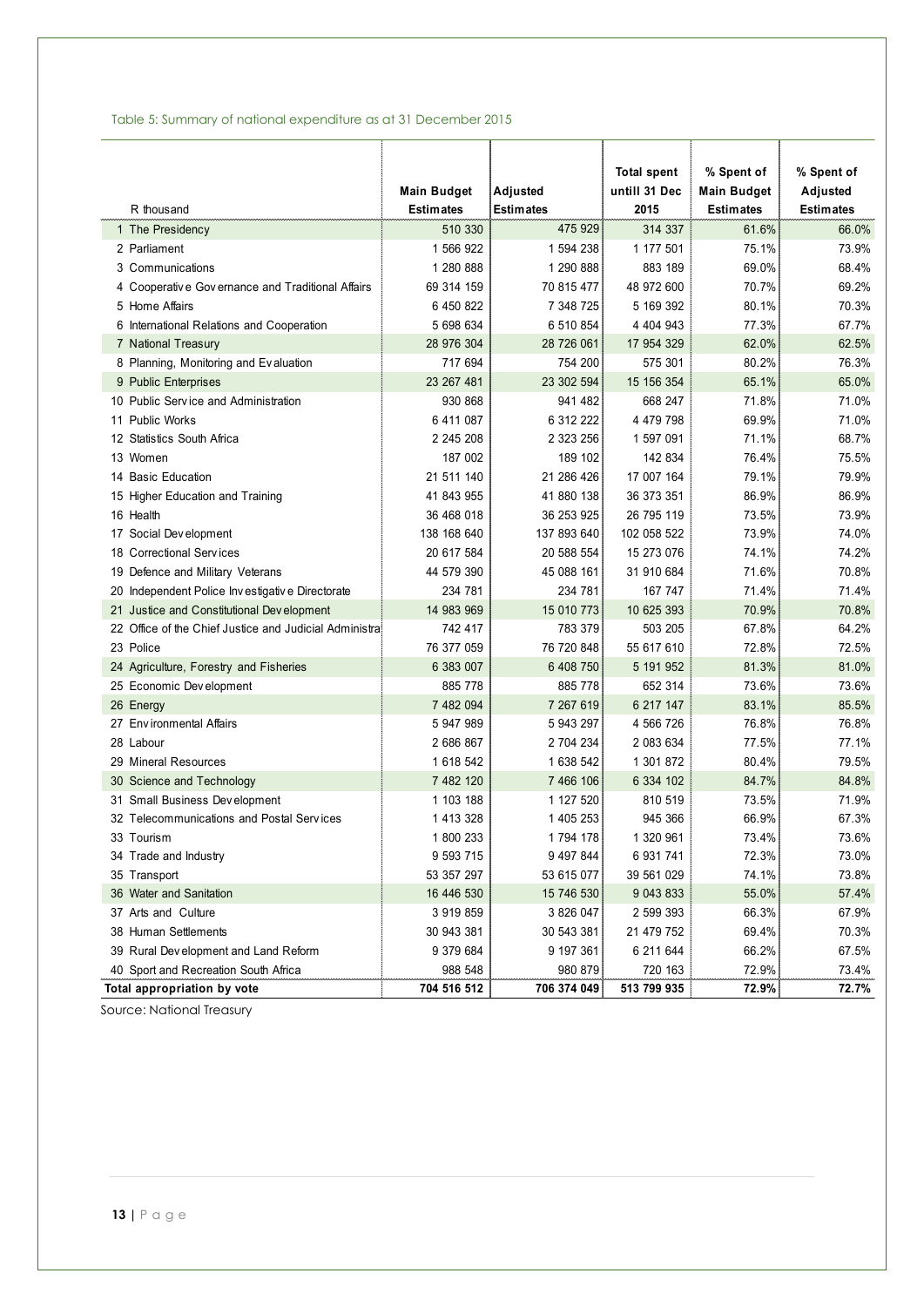### Table 7: Summary of direct charges against the national revenue fund as at 31 December 2015

|                                                              |                                        |                              | <b>Total spent</b>    | % Spent of                             | % Spent of                   |
|--------------------------------------------------------------|----------------------------------------|------------------------------|-----------------------|----------------------------------------|------------------------------|
| R thousand                                                   | <b>Main Budget</b><br><b>Estimates</b> | Adjusted<br><b>Estimates</b> | untill 31 Dec<br>2015 | <b>Main Budget</b><br><b>Estimates</b> | Adjusted<br><b>Estimates</b> |
|                                                              | 704 516 512                            | 706 374 049                  | 513 799 935           | 72.9%                                  | 72.7%                        |
| Total appropriation by vote                                  |                                        |                              |                       |                                        |                              |
| Plus:                                                        |                                        |                              |                       |                                        |                              |
| Direct charges against the National Revenue Fund             |                                        |                              |                       |                                        |                              |
| President and Deputy President salaries (The Presidency)     | 5726                                   | 5726                         | 4 1 6 6               | 72.8%                                  | 72.8%                        |
| Members' remuneration (Parliament)                           | 503 132                                | 503 132                      | 333 000               | 66.2%                                  | 66.2%                        |
| Debt-service costs (National Treasury)                       | 126 440 428                            | 127 902 018                  | 83 125 181            | 65.7%                                  | 65.0%                        |
| Provincial equitable share (National Treasury)               | 382 673 477                            | 386 500 009                  | 287 005 119           | 75.0%                                  | 74.3%                        |
| General fuel levy sharing with metropolitan                  |                                        |                              |                       |                                        |                              |
| municipalities (National Treasury)                           | 10 658 909                             | 10 658 909                   | 7 105 939             | 66.7%                                  | 66.7%                        |
| National Revenue Fund payments (National Treasury)           | 121 000                                | 681 654                      | 681 654               | 563.4%                                 | 100.0%                       |
| Skills levy and sector education and training authorities    |                                        |                              |                       |                                        |                              |
| (Higher Education and Training)                              | 14 690 000                             | 15 800 000                   | 11 203 516            | 76.3%                                  | 70.9%                        |
| Magistrates' salaries (Justice and Constitutional Developn   | 1880 769                               | 1830769                      | 1 230 279             | 65.4%                                  | 67.2%                        |
| Judges' salaries (Office of the Chief Justice and Judicial A | 873 748                                | 873 748                      | 628 364               | 71.9%                                  | 71.9%                        |
| Total direct charges against the National Revenue            |                                        |                              |                       |                                        |                              |
| Fund                                                         | 537 847 189                            | 544 755 965                  | 391 317 218           | 72.8%                                  | 71.8%                        |
| Unallocated Reserves/Estimated under spending                |                                        |                              |                       |                                        |                              |
| and LG repayment                                             | 5 000 000                              | (4200000)                    |                       |                                        |                              |
| Total                                                        | 1 247 363 701                          | 1 246 930 014                | 905 117 153           | 72.56%                                 | 72.59%                       |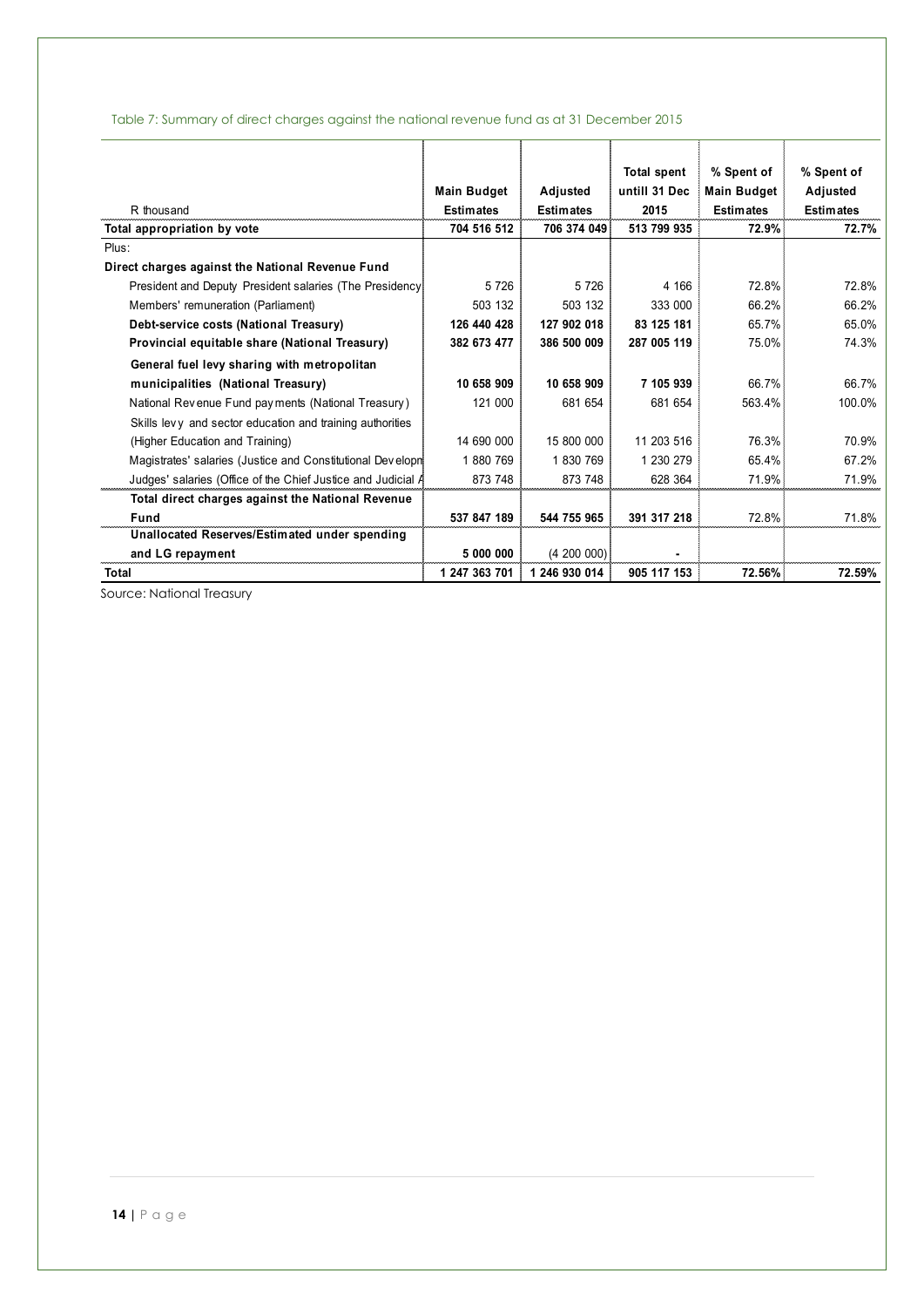| R million                         | 2015/16<br>Adjusted<br><b>Estimates</b> | 2015/16<br>Spending as<br>at 31 Dec | 2015/17<br>% Spent as at<br>31Dec | 2016/17<br><b>MTBPS</b><br><b>Estimate</b> | 2016/17<br><b>Speculative</b><br>revised<br>estimate of<br>less 3% from<br><b>MTBPS</b> |
|-----------------------------------|-----------------------------------------|-------------------------------------|-----------------------------------|--------------------------------------------|-----------------------------------------------------------------------------------------|
| <b>Eastern Cape</b>               | 65934                                   | 48 690                              | 73.8%                             |                                            |                                                                                         |
| Equitable share                   | 54 867                                  | 40734                               | 74.2%                             | 58 272                                     | 56 523                                                                                  |
| Conditional grants                | 9963                                    | 7956                                | 79.9%                             |                                            |                                                                                         |
| Provincial own receipts           | 1104                                    | 1007                                | 91.2%                             |                                            |                                                                                         |
| <b>Free State</b>                 | 29 628                                  | 21581                               | 72.8%                             |                                            |                                                                                         |
| Equitable share                   | 21996                                   | 16 3 18                             | 74.2%                             | 23079                                      | 22 3 8 7                                                                                |
| Conditional grants                | 6624                                    | 5263                                | 79.5%                             |                                            |                                                                                         |
| Provincial own receipts           | 1008                                    | 668                                 | 66.3%                             |                                            |                                                                                         |
| Gauteng                           | 96 052                                  | 68 045                              | 70.8%                             |                                            |                                                                                         |
| Equitable share                   | 74 100                                  | 55 060                              | 74.3%                             | 79892                                      | 77496                                                                                   |
| Conditional grants                | 17 0 55                                 | 12985                               | 76.1%                             |                                            |                                                                                         |
| Provincial own receipts           | 4897                                    | 4032                                | 82.3%                             |                                            |                                                                                         |
| KwaZulu-Natal                     | 103 005                                 | ×<br>75 106                         | 72.9%                             |                                            |                                                                                         |
| Equitable share                   | 83 132                                  | 61690                               | 74.2%                             | 88 217                                     | 85 570                                                                                  |
| Conditional grants                | 16878                                   | 13416                               | 79.5%                             |                                            |                                                                                         |
| Provincial own receipts           | 2995                                    | 2 3 5 1                             | 78.5%                             |                                            |                                                                                         |
| Limpopo                           | 53 901                                  | 39 009                              | 72.4%                             |                                            |                                                                                         |
| Equitable share                   | 45 866                                  | 34 033                              | 74.2%                             | 48885                                      | 47419                                                                                   |
| Conditional grants                | 6833                                    | 4976                                | 72.8%                             |                                            |                                                                                         |
| Provincial own receipts           | 1202                                    | 883                                 | 73.5%                             |                                            |                                                                                         |
| M pumalanga                       | 38 985                                  | 28722                               | 73.7%                             |                                            |                                                                                         |
| Equitable share                   | 31337                                   | 23 27 2                             | 74.3%                             | 33 573                                     | 32 5 66                                                                                 |
| Conditional grants                | 6822                                    | 5450                                | 79.9%                             |                                            |                                                                                         |
| Provincial own receipts           | 826                                     | 617                                 | 74.7%                             |                                            |                                                                                         |
| <b>Northern Cape</b>              | 14 16 6                                 | 10 4 9 7                            | 74.1%                             |                                            |                                                                                         |
| Equitable share                   | 10 2 26                                 | 7603                                | 74.4%                             | 10 902                                     | 10575                                                                                   |
| Conditional grants                | 3637                                    | 2894                                | 79.6%                             |                                            |                                                                                         |
| Provincial own receipts           | 303                                     | 239                                 | 78.9%                             |                                            |                                                                                         |
| <b>North West</b>                 | 34294                                   | 25 373                              | 74.0%                             |                                            |                                                                                         |
| Equitable share                   | 26 397                                  | 19613                               | 74.3%                             | 28 166                                     | 27 3 21                                                                                 |
| Conditional grants                | 6878                                    | 5760                                | 83.7%                             |                                            |                                                                                         |
| Provincial own receipts           | 1019                                    | 619                                 | 60.7%                             |                                            |                                                                                         |
| <b>Western Cape</b>               | 51531                                   | 36 604                              | 71.0%                             |                                            |                                                                                         |
| Equitable share                   | 38 580                                  | 28 681                              | 74.3%                             | 41213                                      | 39976                                                                                   |
| Conditional grants                | 10476                                   | 7923                                | 75.6%                             |                                            |                                                                                         |
| Provincial own receipts           | 2475                                    | 1990                                | 80.4%                             |                                            |                                                                                         |
| Sub-total Equitable share         | 386 500                                 | 287 004                             | 74.3%                             | 412 199                                    | 399833                                                                                  |
| Sub-total Conditional grants      | 85 166                                  | 66 623                              | 78.2%                             |                                            |                                                                                         |
| Sub-total Provincial own receipts | 15829                                   | 12 4 0 6                            | 78.4%                             |                                            |                                                                                         |
| Total                             | 487 495                                 | 353 627                             | 72.5%                             |                                            |                                                                                         |